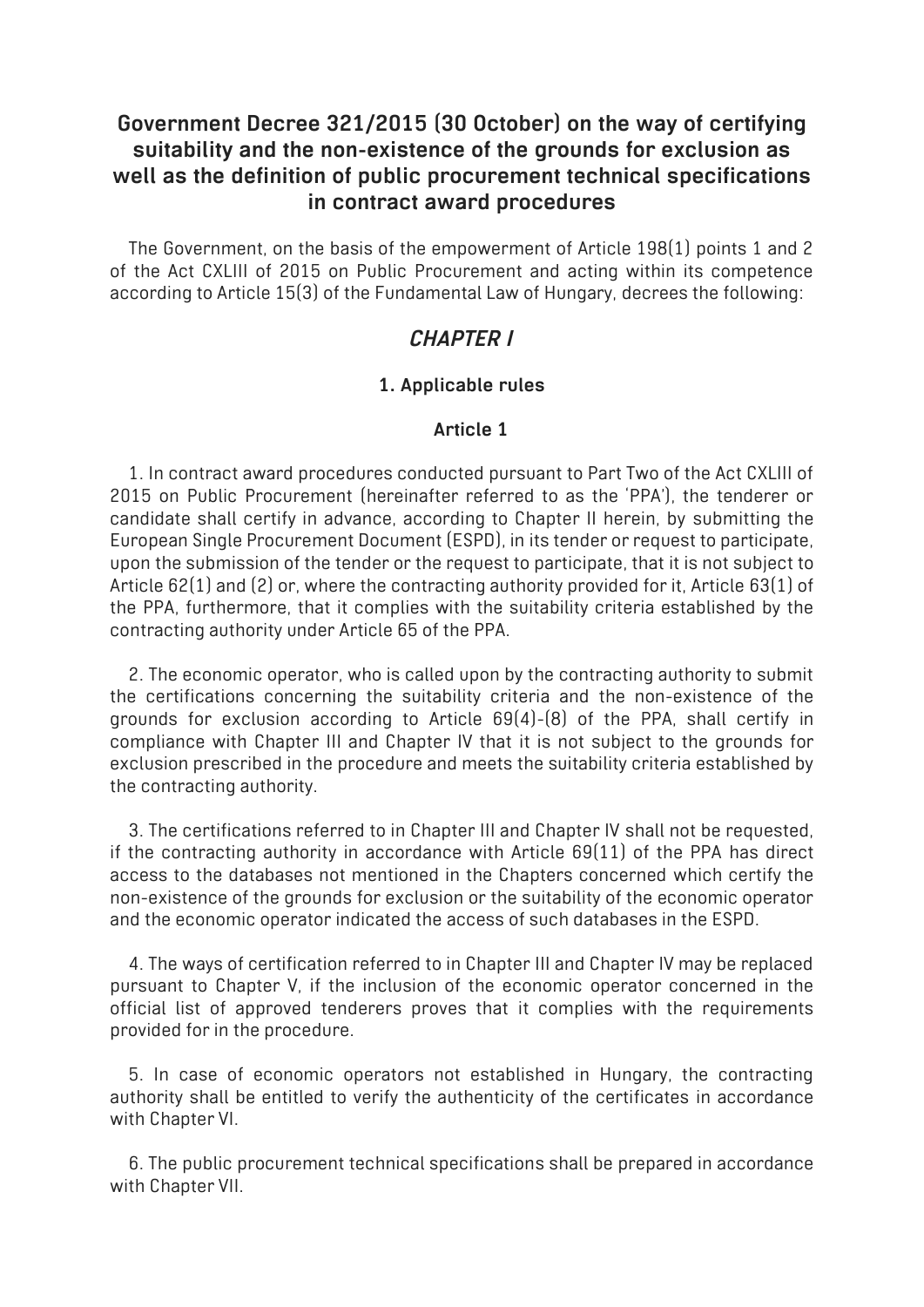# *CHAPTER II*

#### **2. The use of the European Single Procurement Document**

#### **Article 2**

1. In contract award procedures conducted pursuant to Part Two of the PPA, the contracting authority shall make, together with the procurement documents, the sample of the European Single Procurement Document (ESPD) related to the given procedure available electronically, which shall contain:

(a) the data required in Part I of the standard form for the ESPD (hereinafter referred to as the 'standard form') enabling the identification of the procedure or, in case of the publication of a notice, the notice number published in the Official Journal of the European Union,

(b) the grounds for exclusion to be applied in the procedure,

(c) the suitability criteria established in the procedure, except if the contracting authority accepts the simple declaration made by the economic operator, pursuant to paragraph 5.

2. The obligation under paragraph 1 may also be fulfilled by using the web interface created by the European Commission for such purpose. In such cases the contracting authority shall provide the access to the electronic standard form in the procurement documents.

3. In addition to the information specified in paragraph 1, the contracting authority may request that the tenderer or candidate shall indicate in the standard form

(a) the subcontractors whose capacities will not be used, if such subcontractors are already known at the time of the submission of the tender or the request to participate,

(b) the fact and way of compliance with the quality assurance and environmental standards incidentally prescribed in the procedure.

4. For the purposes of paragraph 1(b), the grounds for exclusion specified in Article  $62(1)(aq)$  as well as in (e), (f), (q), (k), (l) and (p), furthermore in Article  $63(1)(d)$  of the PPA if the contracting authority provided for it, shall be indicated in Section D Part III of the standard form.

5. For the purposes of paragraph 1(c), the contracting authority shall indicate in the standard form whether it accepts the simple declaration made by the economic operator concerned for the prior certification of the suitability criteria or requests the detailed information specified in Part IV of the standard form. If the contracting authority accepts the simple declaration, the suitability criteria shall not be indicated in the standard form. If detailed information is requested, the suitability criteria shall be precisely indicated in the standard form.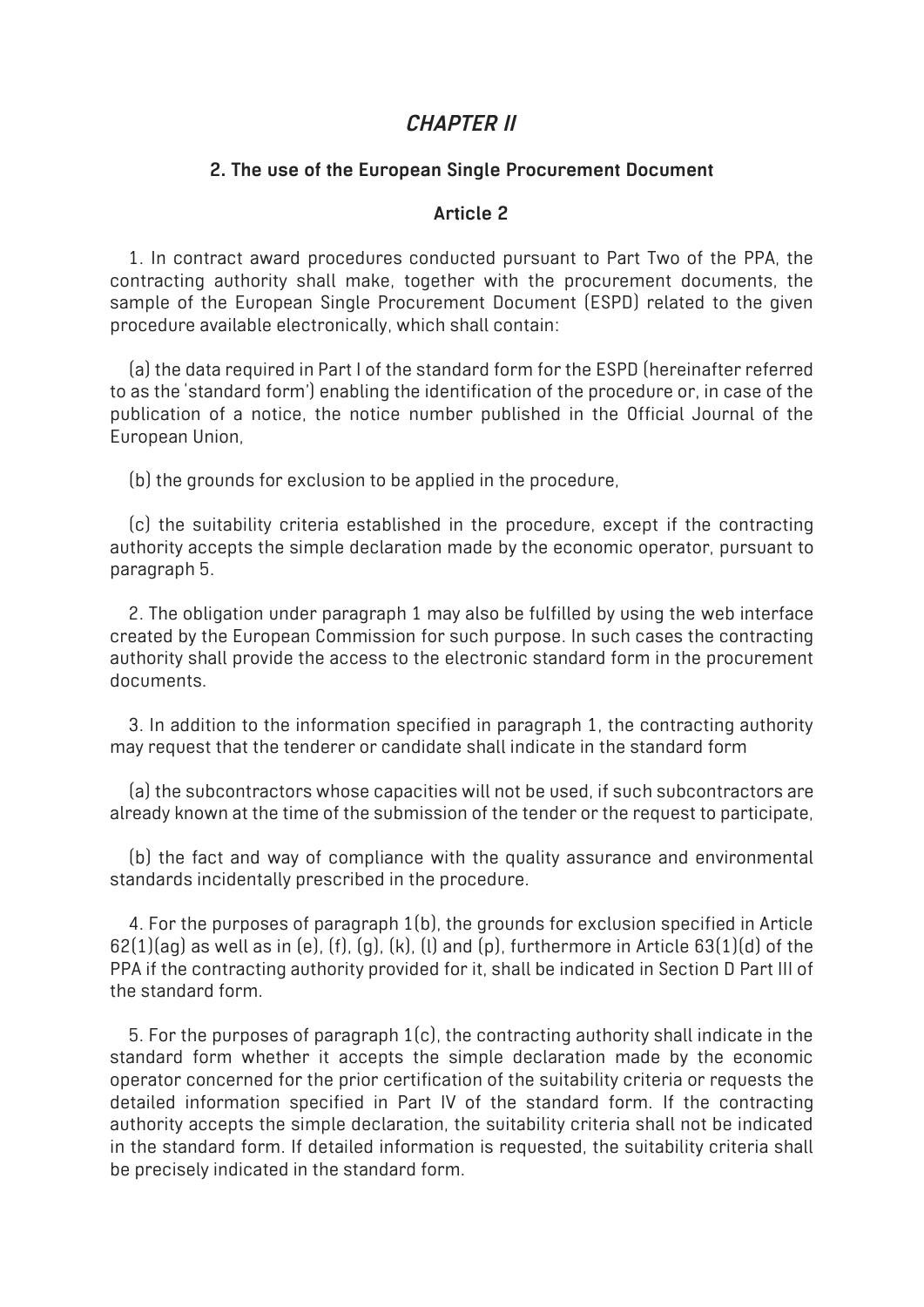6. The use of the ESPD may also be prescribed by the contracting authority in contract award procedures conducted pursuant to Part Four of the PPA. In such cases the rules of the present Chapter shall apply with the proviso that the ESPD may be used as a final certification should the rules of Chapter III and Chapter IV allow.

#### **Article 3**

1. The tenderer or candidate shall submit, together with its tender or request to participate, the standard form signed by the duly authorized representative and filled in according to Articles 4-7 by the tenderer or candidate and according to Article 2 by the contracting authority. In case of application of Article 2(2), the economic operator shall complete the standard form by using the web interface created by the European Commission and shall submit such completed and signed standard form to the contracting authority. Where, on the basis of Article 41(6) of the PPA, the contracting authority provides that the procedural actions may also be carried out electronically, the standard form may also be submitted by electronic means, in accordance with Article 41(4) of the PPA.

2. If the tenderer or candidate intends to fulfil the applicable suitability criteria by relying on the capacities of another organisation or person, it shall also submit the separate standard forms duly completed and signed by each of the organisations or persons concerned. In such cases the organisations or persons whose capacities are used by the tenderer or candidate shall only make a declaration concerning those suitability criteria which will be used by the tenderer or candidate for the certification of suitability.

3. In case of joint tenders or requests to participate, each of the joint tenderers or candidates shall submit a separate standard form.

#### **Article 4**

1. The tenderer, candidate or the economic operator participating in the certification of suitability shall certify in advance the non-existence of the grounds for exclusion specified in Article 62 of the PPA, by submitting the standard form as follows:

(a) for the purposes of the declaration concerning Article 62(1)(aa)-(af) of the PPA, the economic operator shall complete Section A Part III of the standard form,

(b) for the purposes of the declaration concerning Article  $62(1)(aq)$  of the PPA, the economic operator shall complete Section D Part III of the standard form,

(c) for the purposes of Article 62(1)(ah) of the PPA, the economic operators not established in Hungary upon completing the standard form in accordance with points (a) and (b) also make their declaration on similar crimes under their personal law specified in point (ah),

(d) for the purposes of Article 62(1)(b) of the PPA, it shall make a declaration by completing Section B Part III of the standard form, with the proviso that only those tax,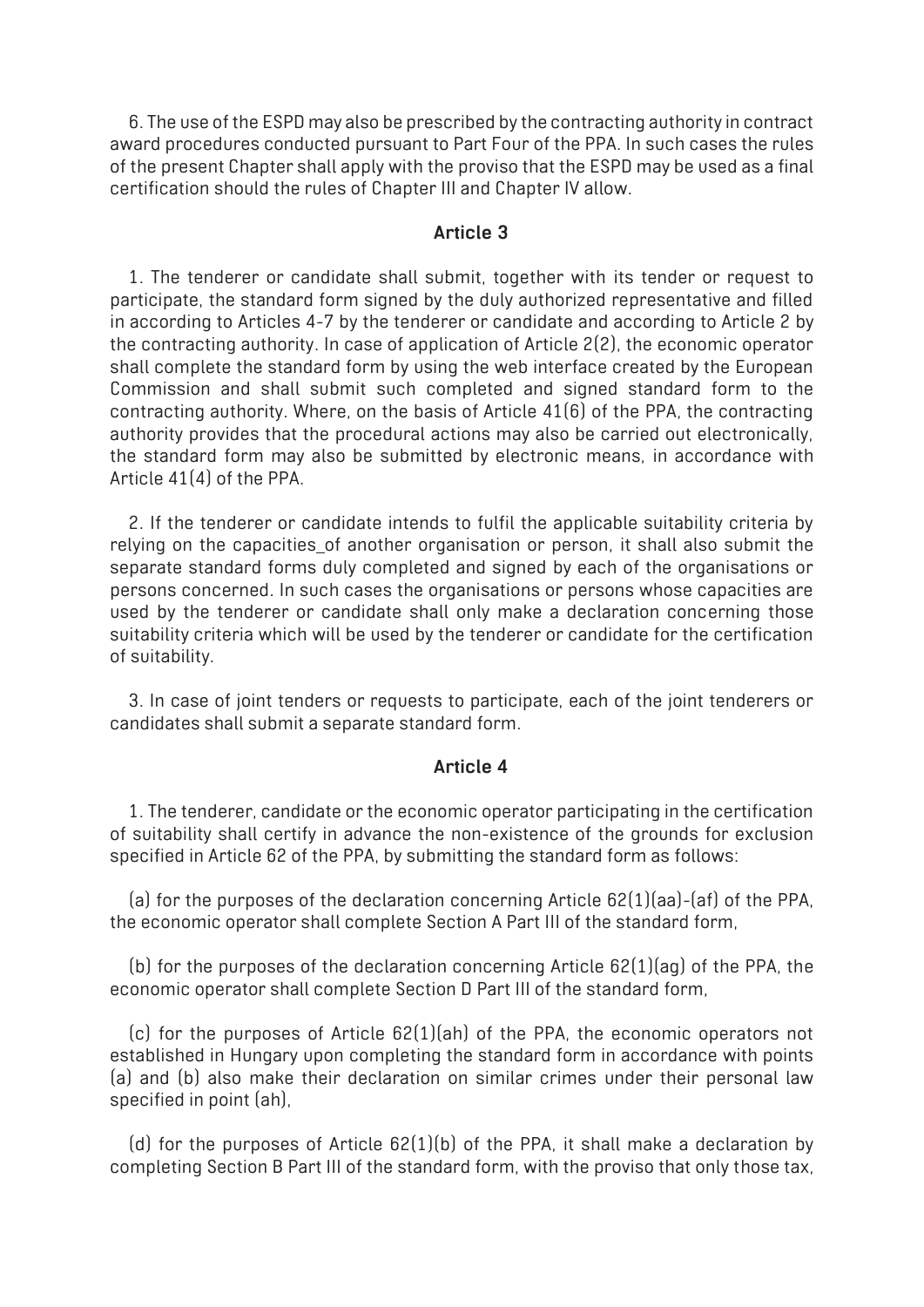customs duty or social security contribution payment obligations shall be indicated which are more than a year overdue, specifying their maturity date,

(e) for the purposes of Article  $62(1)(c)$ , (d), (h)-(i) and (m) of the PPA, it shall make a declaration by completing the relevant points of Section C Part III of the standard form,

(f) for the purposes of Article 62(1)(e)-(g), (k), (l), and (p) of the PPA, it shall make a declaration by completing the relevant points of Section D Part III of the standard form,

(g) for the purposes of Article  $62(1)(n)-(o)$  of the PPA, it shall make a declaration by completing the relevant point of Section C Part III of the standard form, with the proviso that if the economic operator was released from the obligation to pay the fine or reported the infringement to the Hungarian Competition Authority before submitting the tender, it shall refer to such circumstance in the standard form.

2. The tenderer, candidate or the economic operator participating in the certification of suitability shall certify in advance the non-existence of the grounds for exclusion specified in Article 63 of the PPA - if the contracting authority prescribed the application of such grounds for exclusion in the given procedure - by submitting the standard form as follows:

(a) for the purposes of Article 63(1)(a)-(c) of the PPA, by completing the relevant points of Section C Part III of the standard form,

(b) the declaration concerning Article 63(1)(d) of the PPA shall be made by the economic operator in Section D Part III of the standard form.

3. If the economic operator, who is subject to a ground for exclusion specified in Article 62(1)(a), (c)-(e), (g)-(p), Article 62(2) or Article 63(1) of the PPA, has taken measures which are sufficient to demonstrate its reliability according to Article 64 of the PPA and such fact is supported by the final decision specified in Article 188(4) of the Public Procurement Authority (hereinafter referred to as the 'Authority') or, in case of a review thereof, a final judicial decision specified in Article 188(5), the economic operator concerned shall refer to the existence of the relevant ground for exclusion and outline the measures taken in the standard form. The final decision specified in Article 188(4) of the Authority or, in case of a review thereof, the final judicial decision specified in Article 188(5) shall be attached to the standard form.

4. The declaration to be made on the basis of paragraph 1(a)-(c) shall also apply for the persons referred to in Article 62(2) of the PPA.

### **Article 5**

1. For the purposes of the prior certification of the suitability criteria specified in Article 65(1) of the PPA, the tenderer, candidate or the economic operator participating in the certification of suitability shall complete Part IV of the standard form as prescribed by the contracting authority in accordance with Article 2(5).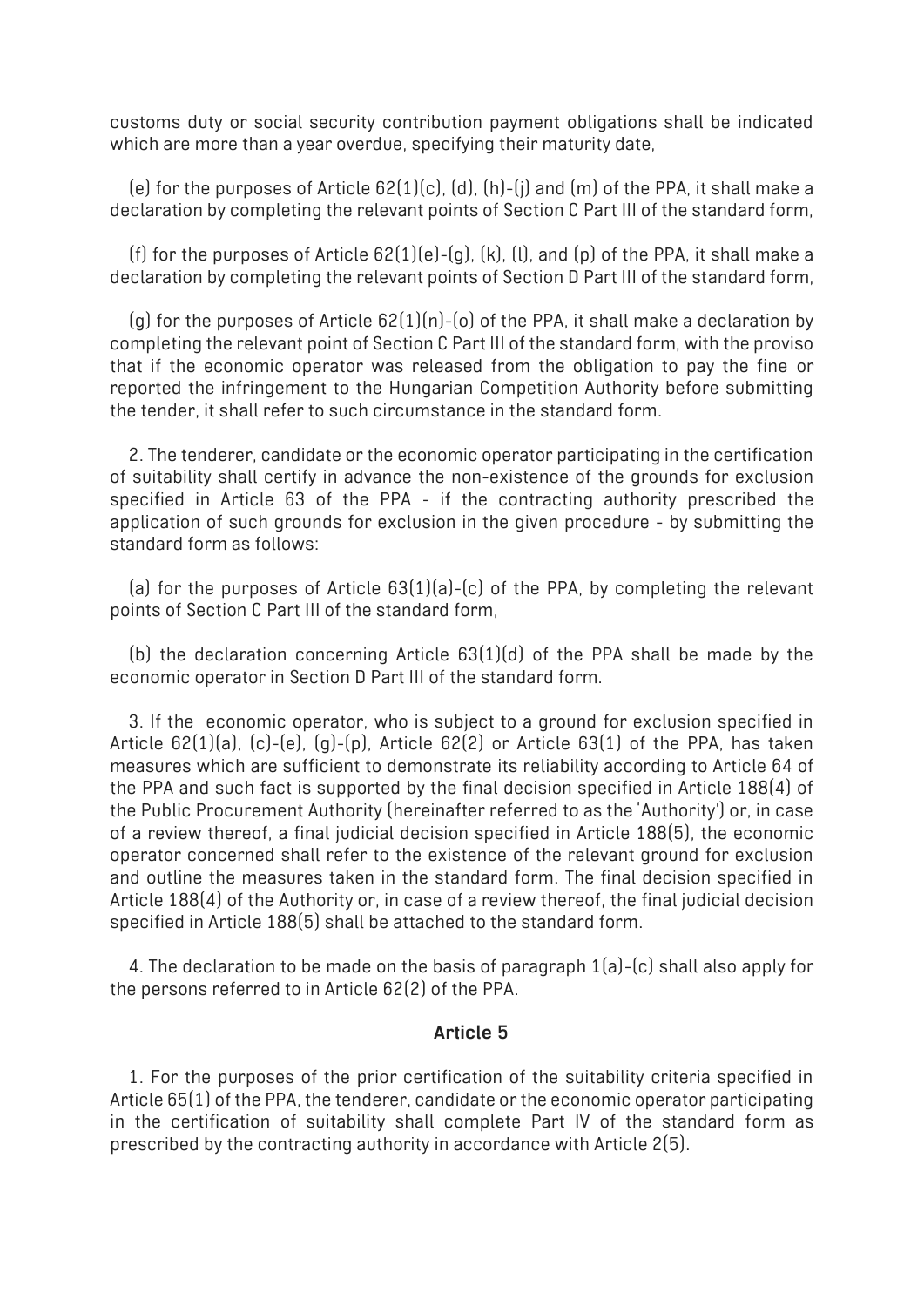2. If the contracting authority has set the range of economic operators to be invited to submit a tender in the participation stage of a procedure consisting of more than one stage and defined a method to rank the suitable candidates, the economic operator concerned shall also complete Section V of the standard form.

#### **Article 6**

1. If the contracting authority has direct access - according to Article 69(11) of the PPA - to the databases certifying the non-existence of the grounds for exclusion and the fulfilment of the suitability of the criteria, the economic operator shall indicate the access of such databases in the relevant parts of the standard form.

2. The economic operators shall also indicate in the standard form which body is entitled to issue the certificates specified in Chapter III and Chapter IV.

### **Article 7**

1. The information included in the standard form submitted in the given procedure may be used by the economic operator in another contract award procedure too, if such information is still accurate and contain the information required by the contracting authority in that other procedure.

2. In case of re-using the standard form, the economic operator shall update the data included in Part I of the standard form according to the new procedure and shall make a declaration that the data included therein are still accurate. In that case the economic operator shall repeat the declarations specified in Part VI.

### *CHAPTER III*

### **3. Certification of the non-existence of the grounds for exclusion**

#### **Article 8**

In case of tenderers or candidates established in Hungary, in contract award procedures conducted according to Part Two of the PPA, the contracting authority shall accept the following certificates and written declarations as regards Article 62 and shall verify the non-existence of the grounds for exclusion as follows:

(a) for the purposes of Article  $62(1)(a)$  and (e) of the PPA - which shall only be certified by economic operators being natural persons - and in case of persons referred to in Article 62(2) of the PPA, a declaration attested by a notary public or an economic or professional chamber;

(b) for the purposes of Article  $62(1)(b)$  of the PPA, it shall be verified by the contracting authority on the basis of the database of taxpayers not having public debts pursuant to the Act XCII of 2003 on the Rules of Taxation (hereinafter referred to as: 'Art.') or, if the economic operator is not included in such database, the certificate of the competent tax and customs authority or the joint tax certificate specified in the Art.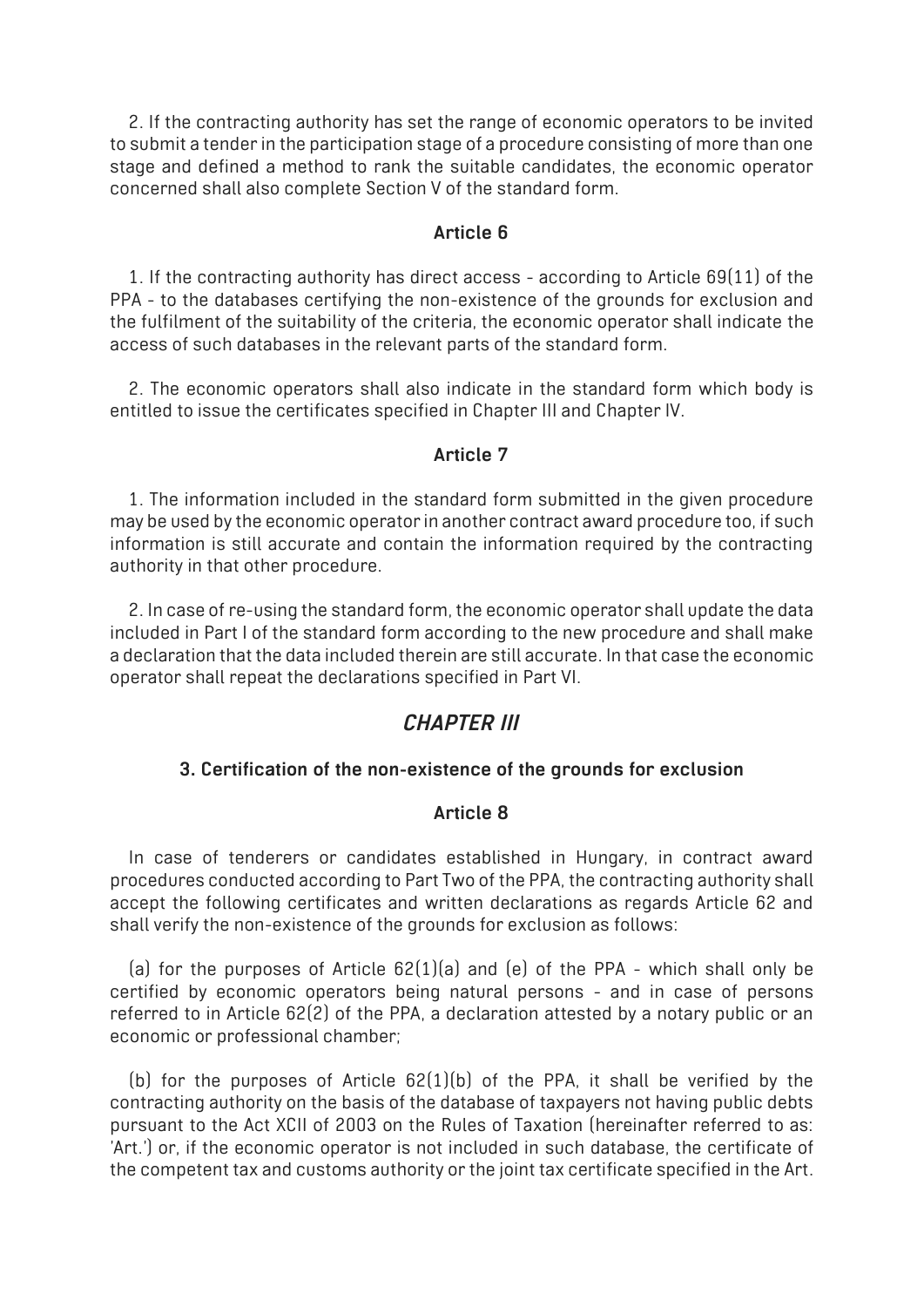(c) for the purposes of Article 62(1)(c) and (d) of the PPA, it shall be verified by the contracting authority on the basis of data included in the company register, which may be requested free of charge, electronically from the Company Information and Electronic Company Registration Service (hereinafter referred to as: 'Company Information Service'); in case of Article 62(1)(d), if the economic operator shall not qualify as a company under the Act V of 2006 on Public Company Information, Company Registration and Winding up Proceedings, or apart from the registry court, other authorities are also entitled to suspend business activities of the entity in question, a declaration attested by a notary public or an economic or professional chamber;

(d) the non-existence of the ground for exclusion specified in Article 62(1)(f) of the PPA shall be verified by the contracting authority on the basis of the data included in the company register, which may be requested free of charge, electronically from the Company Information Service; if an economic operator other than a natural person shall not qualify as company, a declaration attested by a notary public or an economic or professional chamber;

(e) the non-existence of the ground for exclusion specified in Article 62(1)(g) of the PPA shall be verified by the contracting authority in the register available on the homepage of the Authority and on the basis of data included in the company register, which may be requested free of charge, electronically from the Company Information Service;

(f) for the purposes Article  $62(1)(h)$  no separate certificate shall be requested by the contracting authority, as certification of the non-existence of the ground for exclusion, the contracting authority shall accept the self-declaration included in the ESPD, submitted in the procedure.

 $(q)$  for the purposes of Article  $62(1)(i)$  of the PPA, no certificate shall be submitted, the non-existence of the ground for exclusion shall be verified by the contracting authority in the course of the procedure;

(h) the non-existence of the ground for exclusion specified in Article 62(1)(j) of the PPA shall be verified by the contracting authority in the course of the procedure; as regards earlier contract award procedures the contracting authority shall accept the self-declaration included in the ESPD, submitted in the procedure;

(i) for the purposes of Article  $62(1)(k)$  of the PPA:

(ia) with respect to Article 62(1)(ka) of the PPA, no certificate or declaration shall be submitted, the contracting authority shall verify on the basis of data included in the company register – which may be requested free of charge, electronically from the Company Information Service – whether the economic operator in question is actually registered in Hungary;

(ib) with respect to Article 62(1)(kb) of the PPA, the declaration of the tenderer or candidate specifying whether it is a company listed or not listed on a regulated stock exchange; in case the tenderer or candidate is not listed on a regulated stock exchange,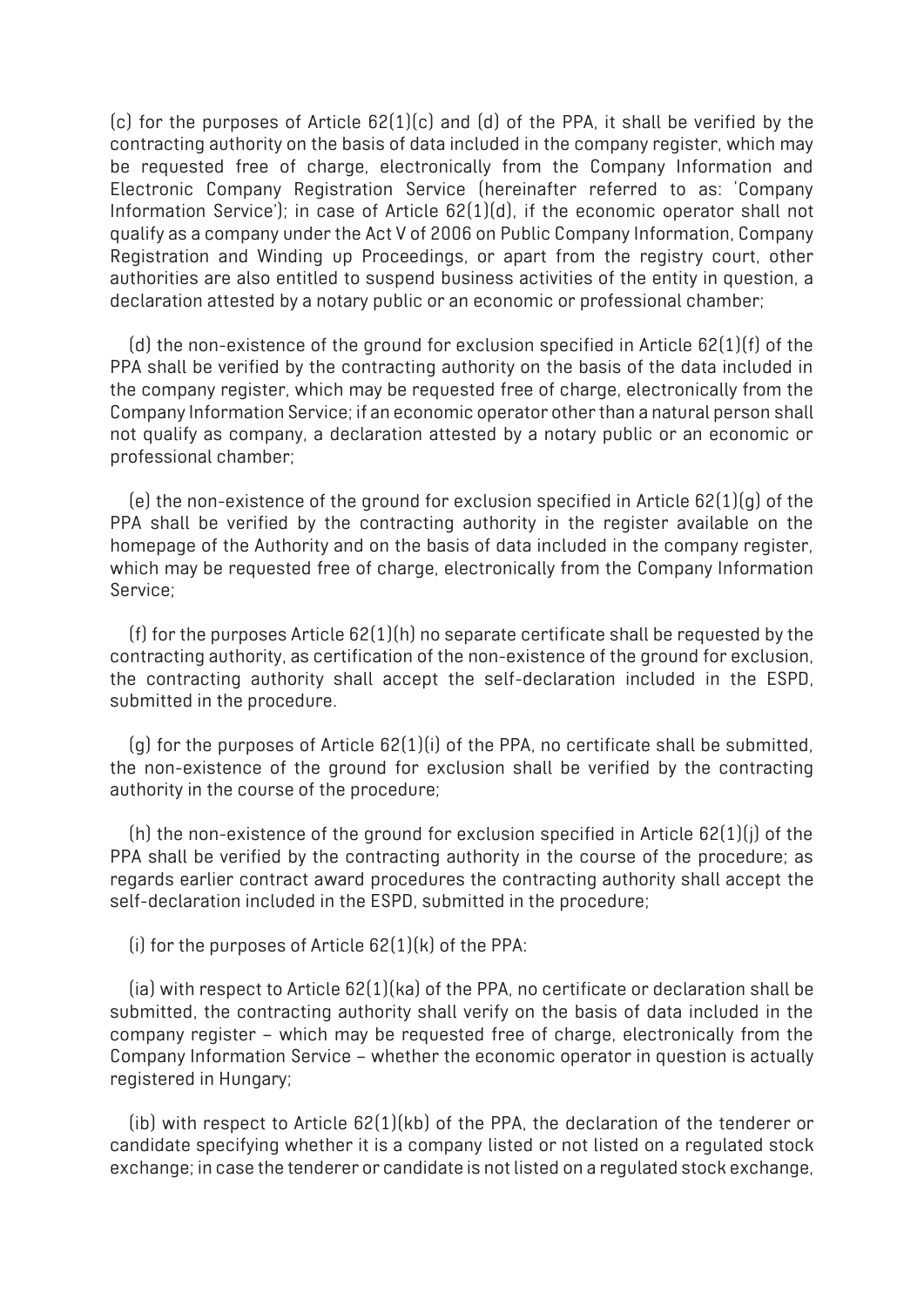a declaration indicating the name and permanent residence of all the actual proprietors – as defined in Article 3(r)(ra)-(rb) or (rc)-(rd) of the Act CXXXVI of 2007 on the Prevention and Combating of Money Laundering and Terrorist Financing (hereinafter referred to as the 'Act on Money Laundering') – shall be submitted; in case there is no actual proprietor as defined in Article 3(ra)-(rb) or (rc)-(rd) of the Act on Money Laundering, the declaration of the tenderer or candidate thereon shall be submitted;

(ic) with respect to Article 62(1)(kc) of the PPA, the declaration of the tenderer or candidate stating whether there is a legal person or a business organization having legal capacity under its personal right, which owns directly or indirectly a share exceeding 25 % or has right to vote concerning the tenderer or candidate; in case of existence of such entity, the tenderer or candidate shall name it (company name, seat) in a declaration, furthermore shall make a declaration on the non-existence of the ground for exclusion specified in Article 62(1)(kc) of the PPA, with respect to such entity;

(j) the non-existence of the grounds for exclusion pursuant to Article 62(1)(l) of the PPA shall be verified by the contracting authority on the basis of data publicized in the register kept by the Labour Inspectorate pursuant to Article 8/C of the Act LXXV of 1996 on Labour Inspection and on the basis of data publicized on the homepage of the Office of Immigration and Nationality;

(k) for the purposes of Article 62(1)(m) of the PPA, no certificate shall be submitted, the non-existence of the ground for exclusion shall be verified by the contracting authority in the course of the procedure;

(l) for the purposes of Article 62(1)(n) of the PPA, as regards the decisions of the Hungarian Competition Authority (hereinafter referred to as the 'HCA') and the final court rulings reviewing such decisions, the existence of the infringement shall be verified by the contracting authority on the website of the HCA in the databases containing the decisions; no further certificate shall be requested by the contracting authority; as regards the non-existence of the possible infringements not included in the databases maintained on the website of the HCA, the contracting authority shall accept the ESPD, consisting of a self-declaration, submitted in the procedure;

(m) for the purposes of Article 62(1)(o) of the PPA, the contracting authority shall accept the ESPD as proof, consisting of a self-declaration, submitted in the procedure;

(n) for the purposes of Article  $62(1)(p)$  of the PPA, no separate certificate shall be requested by the contracting authority, the ESPD, consisting of a self-declaration, submitted in the procedure shall be accepted.

### **Article 9**

In case of tenderers or candidates established in Hungary, the contracting authority shall accept the following written declarations in procedures conducted according to Part Two of the PPA as regards Article 63 of the PPA, furthermore shall verify the nonexistence of grounds for exclusion as follows: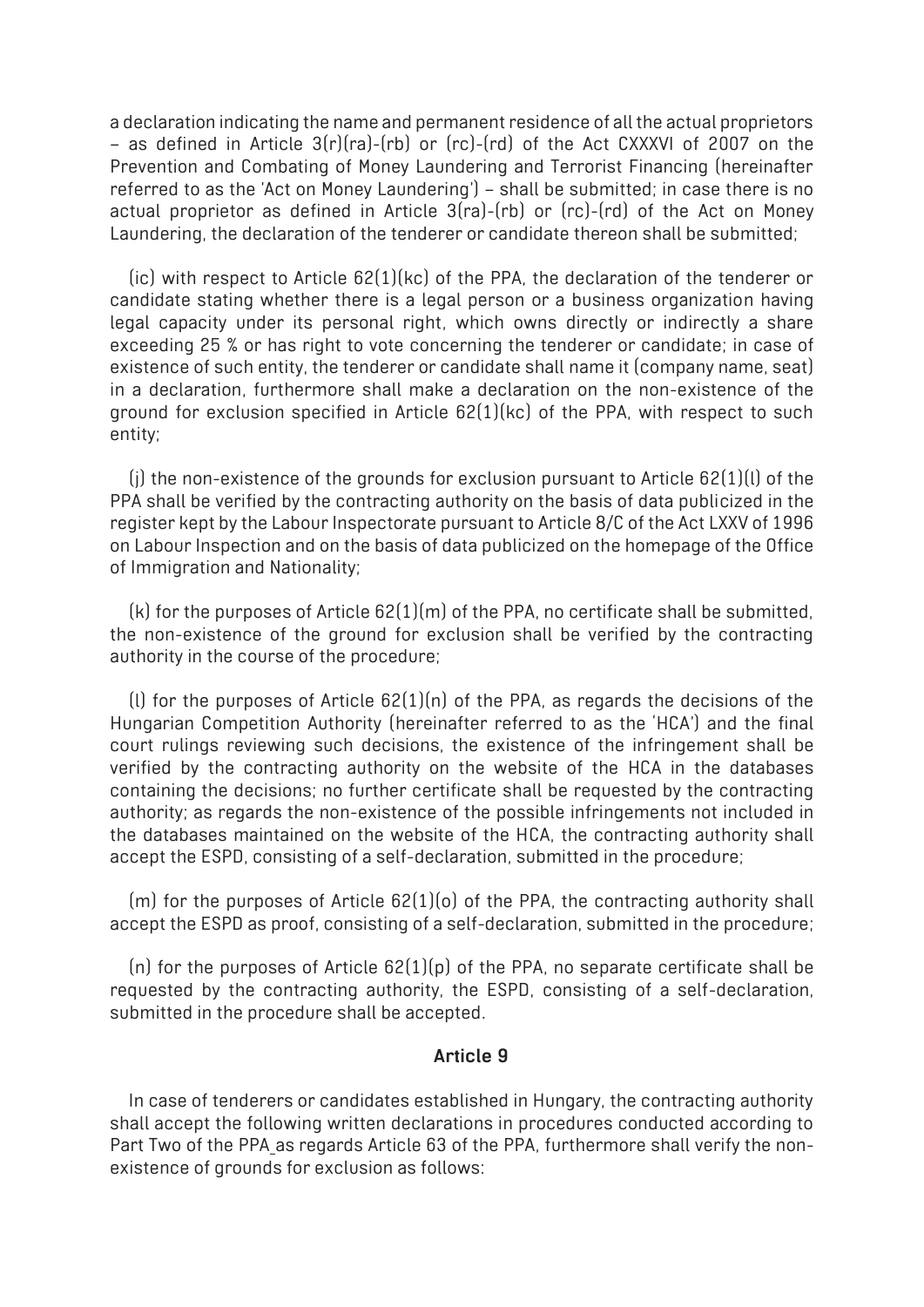(a) for the purposes of Article 63(1)(a), (b) and (d) of the PPA, no separate certificate shall be requested by the contracting authority, it shall accept the ESPD consisting of a self-declaration, submitted in the procedure;

(b) for the purposes of Article  $63(1)(c)$  of the PPA, no certificate shall be submitted, the non-existence of the ground for exclusion shall be verified by the contracting authority in the register available on the homepage of the Authority.

#### **Article 10**

1. In case of tenderers or candidates not established in Hungary, in procedures conducted according to Part Two of the PPA the contracting authority shall be obliged to accept the following certificates and written declarations as regards Article 62 of the PPA and shall verify the non-existence of the grounds for exclusion, as follows:

(a) for the purposes of Article  $62(1)(a)$ , (e)-(f) and Article  $62(2)$  of the PPA, a document issued by the competent judicial or administrative authority of the Member State or the country of establishment of the economic operator or the person in question, which certifies the fulfilment of the relevant requirements;

(b) for the purposes of Article  $63(1)(b)$  of the PPA, a certificate issued by the competent authorities of the country of establishment; the non-existence of the ground for exclusion with respect to public debts in Hungary shall also be verified by the contracting authority on the basis of the database of taxpayers not having public debts pursuant to the Art.; if the tenderer or candidate is not included in such database, a certificate of the competent tax and customs authority or the joint tax certificate specified in the Art. shall also be submitted; if the economic operator does not carry out taxable transactions in Hungary, the related certificate issued by the National Tax and Customs Administration;

(c) for the purposes of Article  $62(1)(c)$ , (d), (g) of the PPA, a certificate issued by the competent authorities of the country of establishment; for the purposes of point (g), the non-existence of the ground for exclusion related to the prohibition imposed by the Public Procurement Arbitration Board shall be verified by the contracting authority in the register available on the homepage of the Authority;

(d) for the purposes of Article  $62(1)(h)$  of the PPA, no separate certificate shall be requested by the contracting authority, for the certification of the non-existence of the ground for exclusion the contracting authority, shall accept the declaration included in the ESPD, submitted in the procedure;

(e) for the purposes of Article  $62(1)(i)$  of the PPA, no certificate shall be submitted, the non-existence of the ground for exclusion shall be verified by the contracting authority in the course of the procedure;

(f) for the purposes of Article  $62(1)(j)$  of the PPA, the non-existence of the ground for exclusion shall be verified by the contracting authority in the course of the procedure;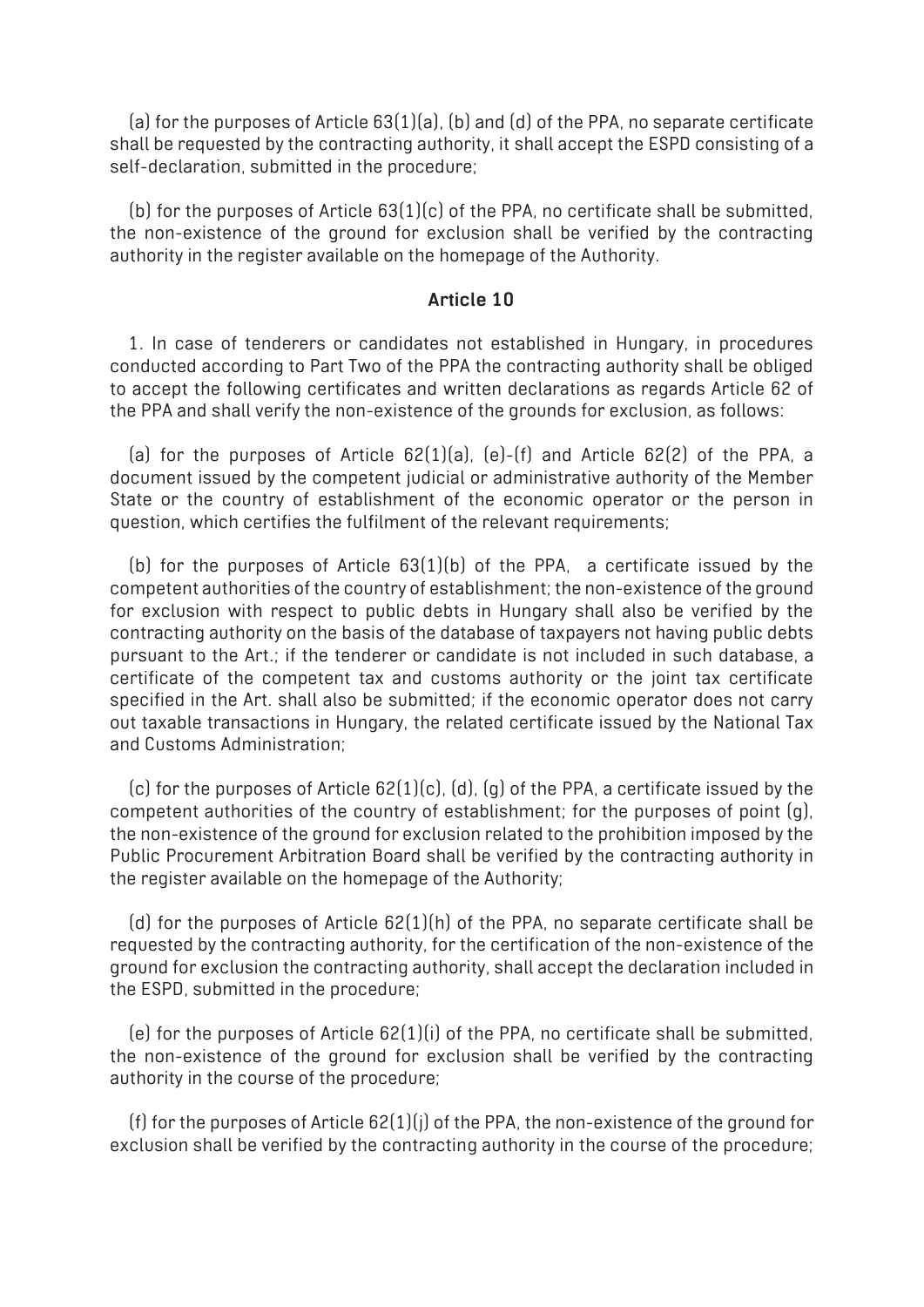as regards earlier contract award procedures the contracting authority shall accept the declaration included in the ESPD, submitted in the procedure;

 $(q)$  for the purposes of Article  $62(1)(k)$  of the PPA:

(ga) for the purposes of Article 62(1)(ka) of the PPA, a certificate of fiscal domicile issued by the competent authority of the country concerned;

(gb) with respect to Article 62(1)(kb) of the PPA, the declaration of the tenderer or candidate specifying whether it is a company listed or not listed on a regulated stock exchange; in case the tenderer or candidate is not listed on a regulated stock exchange, a declaration indicating the name and permanent residence of all the actual proprietors – as defined in Article 3(ra)-(rb) or (rc)-(rd) of the Act on Money Laundering – shall be submitted; in case there is no actual proprietor as defined in Article 3(ra)-(rb) or (rc)- (rd) of the Act on Money Laundering, the declaration of the tenderer or candidate thereon shall be submitted; if the economic operator cannot identify its actual owner pursuant to Article 3(ra)-(rb) or (rc)-(rd) of the Act on Money Laundering, a declaration to that effect shall be attached;

(gc) with respect to Article 62(1)(kc) of the PPA, the declaration of the tenderer or candidate stating whether there is a legal person or a business organization having legal capacity under its personal right, which owns directly or indirectly a share exceeding 25 % or has the right to vote; in case of existence of such an entity, the tenderer or candidate shall name it (company name, seat) in a declaration, furthermore shall make a declaration on the non-existence of the ground for exclusion specified in Article 62(1)(kc) of the PPA, with respect to such entity;

(h) the non-existence of the grounds for exclusion pursuant to Article 62(1)(l) of the PPA shall be verified by the contracting authority on the basis of data publicized in the register kept by the Labour Inspectorate according to Article 8/C of the Act LXXV of 1996 on Labour Inspection, furthermore on the basis of the data publicized on the homepage of the Office of Immigration and Nationality;

 $(i)$  for the purposes of Article  $62(1)(m)$  of the PPA, no certificate shall be submitted, the non-existence of the ground for exclusion shall be verified by the contracting authority in the course of the procedure;

(j) for the purposes of Article 62(1)(n) and (o) of the PPA,, no separate certificate shall be requested by the contracting authority, the declaration included in the ESPD, submitted in the procedure shall be accepted; as regards any past record of infringement committed in Hungary, the contracting authority verifies the nonexistence of the ground for exclusion specified in point (n) on the website of the Hungarian Competition Authority, in the databases containing the relevant decisions;

 $(k)$  for the purposes of Article  $62(1)(p)$  of the PPA, , no separate certificate shall be requested by the contracting authority, the declaration included in the ESPD, submitted in the procedure shall be accepted.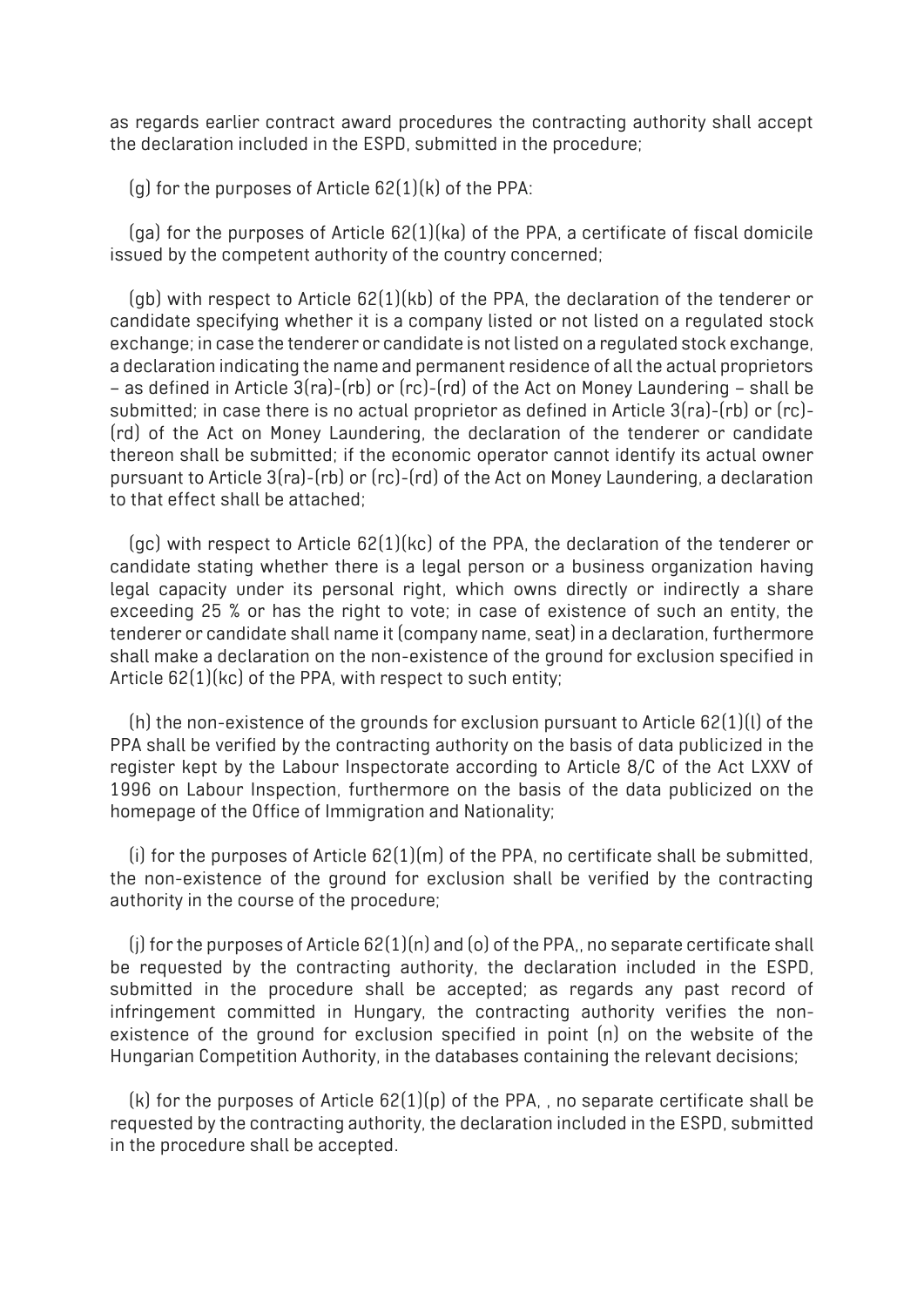2. If the competent court or authority does not issue extracts or certificates pursuant to paragraph 1(a)-(c) or (ga), or the extracts or certificates do not cover all the cases referred to in the aforementioned points, the contracting authority shall accept the declaration of the tenderer or candidate made under oath or, if such a declaration is not known in the country concerned, a declaration made by the tenderer or candidate before the competent court, authority, chamber of professional association or attested by the notary public.

#### **Article 11**

In case of tenderers or candidates not established in Hungary, in procedures conducted according to Part Two of the PPA, the contracting authority shall be obliged to accept the following written declarations as regards Article 63 of the PPA, respectively shall verify the non-existence of grounds for exclusion as follows:

(a) for the purposes of Article 63(1)(a), (b) and (d) of the PPA, no separate certificate shall be requested by the contracting authority, the declaration included in the ESPD, submitted in the procedure shall be accepted;

(b) for the purposes of Article  $63(1)(c)$  of the PPA, no separate certificate shall be requested by the contracting authority, the declaration included in the ESPD, submitted in the procedure shall be accepted, with the proviso that, as regards the performance of contracts concluded with Hungarian contracting authorities, the contracting authority shall verify the non-existence of the ground for exclusion in the register available on the homepage of the Authority.

#### **Article 12**

In cases when the official list of approved tenderers pursuant to Articles 28 and 36 – considering the provisions of Articles 30 and 39 – certifies that the economic operator is not subject to any of the grounds for exclusion, the fact that the economic operator is included in the electronically available official list of approved tenderers or the certificate submitted by an economic operator established in another Member State of the European Union, issued by the organisation responsible for keeping the list of recognized tenderers of the country of establishment shall be accepted by the contracting authority instead of other ways of certification specified in Articles 8-11.

#### **Article 13**

In the case of ongoing amendment notification proceedings, the tenderer or candidate shall attach the request for amendment notification submitted to the court of registration as well as the certificate of receipt thereof sent by the court of registration to the tender or the request to participate.

#### **Article 14**

1. For the purposes of Article 62(1)(kc) of the PPA – to be certified pursuant to Article 8(ic) and Article 10(gc) herein – the terms 'indirect holding' and 'indirect voting right '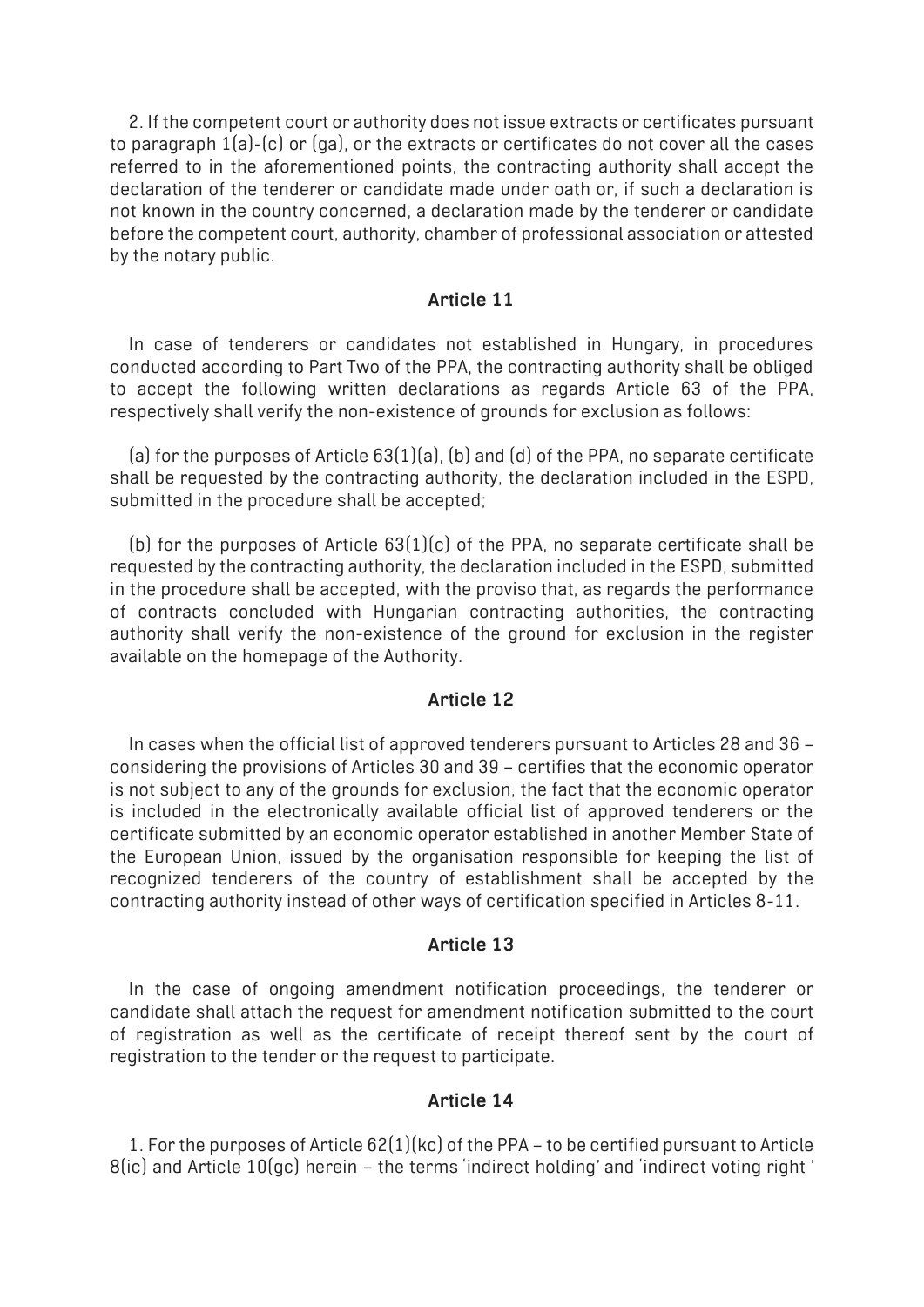shall mean that the tenderer or candidate owns its share and exercises its voting right through the ownership of the share, voting right of another economic operator (intermediary economic operator) having a share or voting right in the tenderer or the candidate. To determine the proportion of the indirect holding, voting right, the voting right or the share of the entity having an indirect share, voting right in the intermediary economic operator shall be multiplied by the voting right or the share – whichever is greater – of the intermediate economic operator in the tenderer or candidate. If the voting right or holding in the intermediate economic operator exceeds 50 %, it shall be treated as a whole.

2. In addition to the declaration submitted pursuant to Article 8(ib) and (ic) as well as Article 10(gb) and (gc) the contracting authority has no further obligation of verification – any request to be made towards authorities, other organisations – as regards the ground for exclusion certified by such declaration and unless becoming aware of a proof beyond reasonable doubt shall it establish the fact of false declaration.

3. For the purposes of Article 8(ib) and Article 10(gb), the term 'regulated stock exchange' shall mean the regulated market as defined in Article 5(1) point 114 of the Act CXX of 2001 on the Capital Market.

#### **Article 15**

1. As regards the subcontractor or any other organization participating in the certification of suitability, the tenderer or the candidate shall submit only the ESPD for the purposes of the certification of the non-existence of the grounds for exclusion specified in Article 62 of the PPA and if the contracting authority specified, Article 63 of the PPA.

2. As regards subcontractors not participating in the certification of suitability, the tenderer or the candidate shall submit the declaration specified in Article 67(4) of the PPA.

#### **Article 16**

1. The certificate of the authorities recording public debts [Article 8(b)] in accordance with Article 62(1)(b) of the PPA shall state whether the economic operator has any public debt recorded by the authority at the time of issuing the certificate, respectively in the case it has public debt, the overdue date of payment obligation of the economic operator, whether any permission for deferred payment was granted, also stating the period of the extension for payment.

2. The official certificate specified in paragraph 1 above – provided such certificate otherwise certifies that the economic operator has no public debts overdue more than a year – shall be accepted by the contracting authority even if it was issued for other purposes or it was issued for the purposes of any other contract award procedure or other procedure, or the issuing authority determined less than one year of validity for the certificate, which already expired.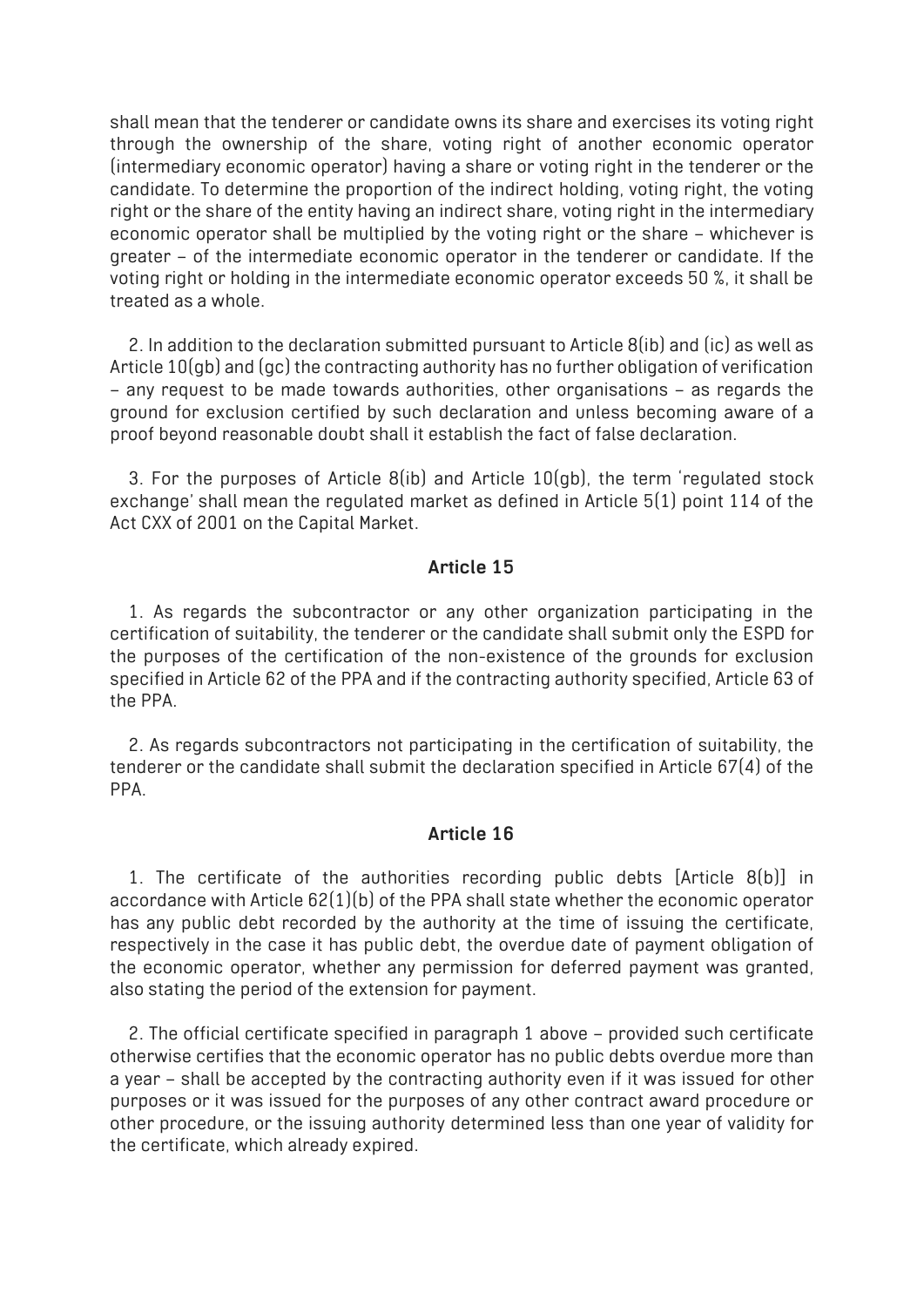3. In case an act of legislation sets forth new rates and taxes subject to Article  $62(1)(b)$  of the PPA, the certificate thereof shall only be attached in procedures, in which the deadline for submission of tenders or participation expires more than one year after the date of entering into force of the provision on the relevant public debts.

4. The Office of Immigration and Nationality shall publish on its homepage information on economic operators concerned on the basis of Article 62(1)(l) of the PPA and being imposed on a penalty for the protection of public policy by the Office under the Act on the Admission and Right of Residence of Third-country Nationals, without breaching personal data, for a period of two years after the decision becomes final and binding. If the Office of Immigration and Nationality is informed that an action has been filed for the judicial review of its decision, it shall publish data concerning the ground for exclusion considering the final and enforceable judgement of the court, indicating the binding date of the judgement dismissing the action or reviewing the decision. If the related data have already been published – simultaneously with being informed of the lawsuit –, the data published on the homepage shall be deleted.

#### **Article 17**

1. In contract award procedures conducted according to Part Three of the PPA, the tenderer and candidate shall submit a simple declaration in its tender or request to participate concerning not being subject to the grounds for exclusions stated in the contract notice, furthermore, compliance with Article 62(1)(kb) of the PPA shall be certified pursuant to Article 8(ib) and Article 10(gb) herein. The ESPD shall not be applied, however, the contracting authority shall accept the ESPD - used in a previous contract award procedure - submitted by the tenderer or candidate as specified in Article 7 herein, provided that the information included in such ESPD is still accurate and contains the information required by the contracting authority concerning the nonexistence of the grounds for exclusion and the certification of suitability. The tenderer shall be responsible for the truthfulness of the information included in the ESPD.

2. As regards the subcontractor and, where appropriate, any other organisation participating in the certification of suitability, the tenderer or the candidate shall submit a declaration that the economic operators concerned are not subject to the grounds for exclusion applicable in the procedure.

3. If on the basis of Article 117 of the PPA, the contracting authority acts according to independent procedural rules developed by itself, it shall lay down the way of certifying the non-existence of the grounds for exclusion specified in the notice pursuant to the provisions set out in this Decree.

#### **Article 18**

1. Guidelines shall be issued by the Authority on the certificates, declarations, records and data referred to Articles 8-11herein to be submitted by the economic operators established in Hungary, in the European Union and the European Economic Area.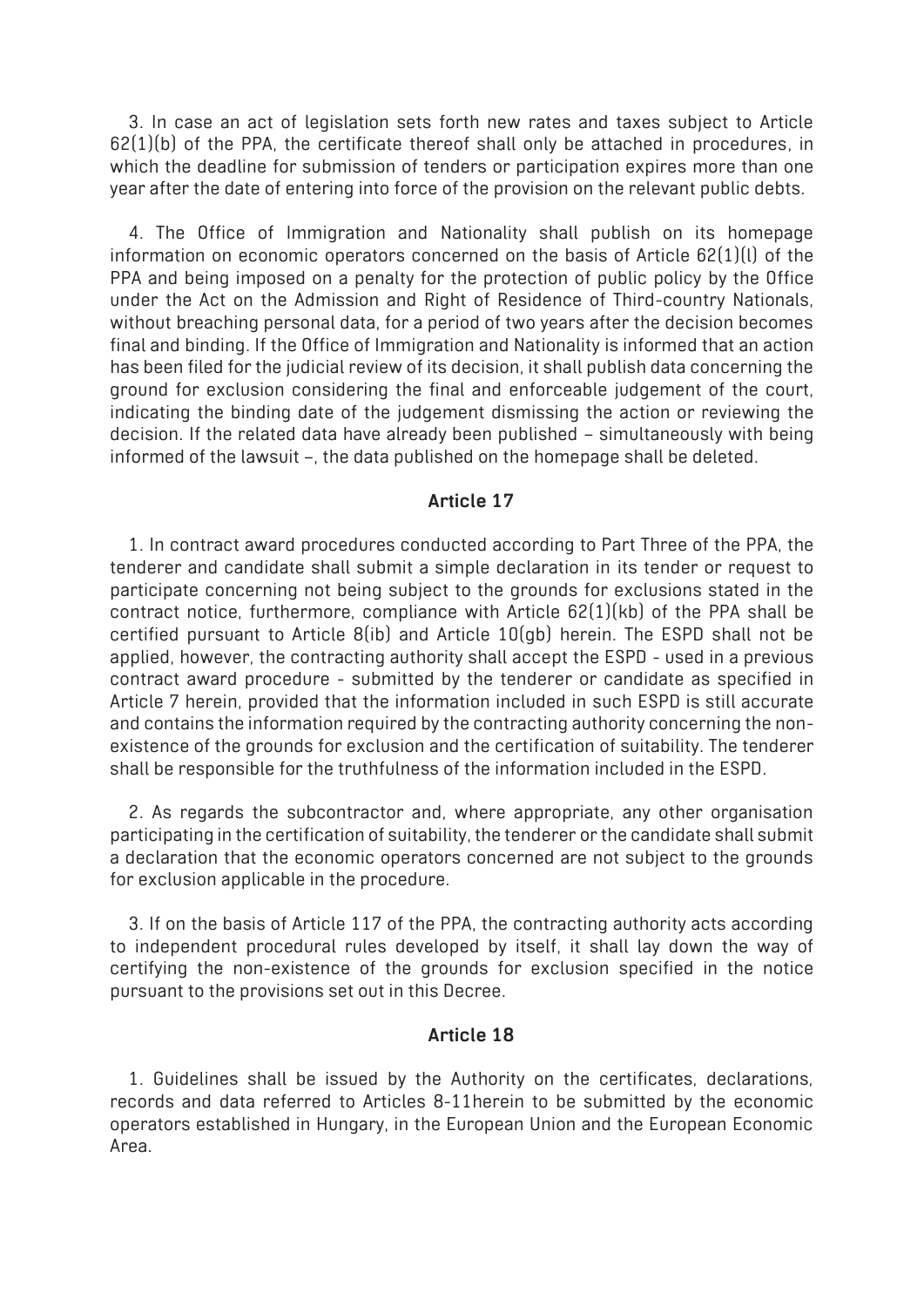2. The Authority shall issue guidelines on the Hungarian official, authentic, electronic registers complying with Article 69(11) of the PPA.

3. In addition to the guidelines pursuant to Article 187(10) of the PPA, the Authority shall also publish and make permanently available on its homepage the list of the member states in international organizations and parties to the agreements referred to in Article 62(1)(ka) of the PPA.

# *CHAPTER IV*

### *4.* **Certification of economic and financial standing**

### **Article 19**

1. In case of public supply contracts, public works contracts and public service contracts, the suitability of financial and economic standing of the tenderer or candidate required for the performance of the contract shall be certified as follows:

(a) with the relevant statement referring to two years preceding the dispatch, – in procedures without publication of a contract notice, the sending – of the notice launching the procedure, issued by a financial institution, depending on the date of establishment of the tenderer or candidate, the starting date of its operation, provided such information is available,

(b) with the submission of the annual accounts – or a determined part of it – by itself or by its legal predecessor pursuant to the legislation on accounting (if the law of the country of establishment stipulates the publishing of such annual accounts); if the annual accounts requested by the contracting authority is available on the homepage of the Company Information Service, the contracting authority shall verify the information related to it and the annual accounts available on the homepage of the Company Information Service shall not be submitted;

(c) with a declaration of total revenue – net of VAT – and of its revenue – net of VAT – in respect of the subject-matter of the public procurement, which may be requested for not more than the previous three closed tax years - where appropriate, included in the ESPD - depending on the date of establishment of the tenderer or candidate, the starting date of its operation, provided such information is available;

(d) with a certificate regarding the existence of its professional risk indemnity insurance as prescribed by the notice launching the procedure.

2. If the tenderer or candidate started to operate after the beginning of the period stipulated by the contracting authority for the purpose of the document specified in paragraph 1(b) herein and therefore such document is not at its disposal for the whole period as required by the contracting authority, the tenderer or candidate shall be entitled to certify its suitability by the submission of a declaration regarding the revenue in respect of the subject-matter of the public procurement. The contracting authority shall be obliged to establish the suitability of the economic and financial standing of the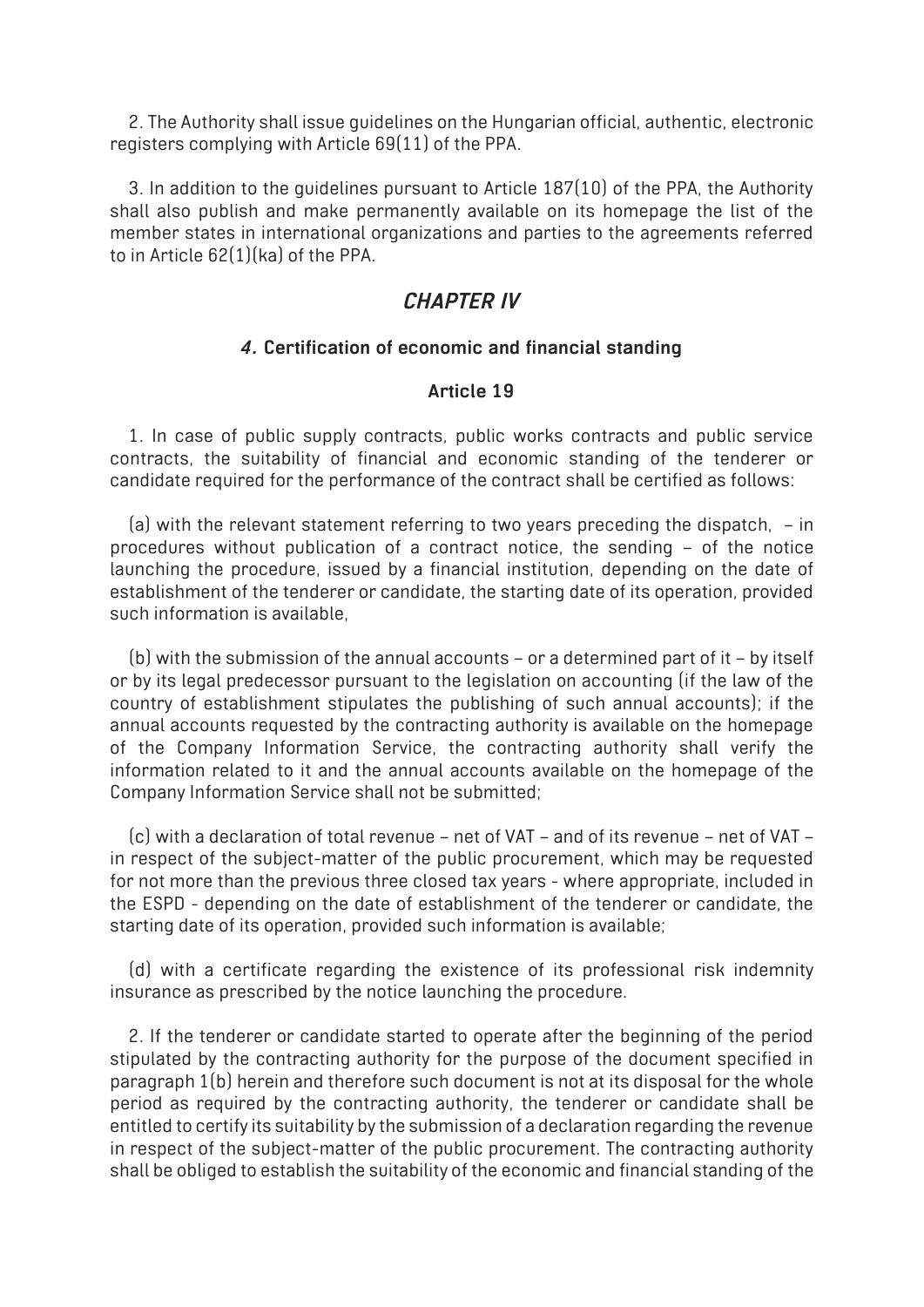tenderer or candidate, if, in the period of its operation, its revenue – net of VAT – in respect of the subject-matter of the public procurement equals or exceeds the value set by the contracting authority in the notice launching the procedure. For the purposes of the provisions set out in this paragraph, the value of the revenue required from the economic operators established later shall be set by the contracting authority in the notice launching the procedure, if it prescribes the submission of the document pursuant to paragraph 1(b).

3. If the legal form in which the tenderer or candidate operates does not allow the submission of such annual accounts or statement on revenue, and therefore the document specified in paragraph 1(b) or (c) is not at its disposal, it may certify its economic and financial standing by the submission of any other declaration or document considered suitable by the contracting authority in lieu of the suitability requirement and way of certification stipulated in relation to the above-mentioned points. The tenderer or candidate concerned shall be obliged to confirm in the course of a request for additional information that it operates in a legal form which does not allow the submission of such annual accounts and statement on revenue, and shall request information on the way of certification of suitability accepted by the contracting authority in lieu of the suitability requirement and way of certification prescribed in relation to the above-mentioned points.

4. For the purposes of paragraph 1(b), the proportion of assets and resources shall be taken into account by using transparent, objective and non-discriminative criteria.

5. For the purposes of paragraph 1(c), the contracting authority may prescribe either solely the submission of the statement on the whole revenue or solely the submission of the statement on the revenue in respect of the subject-matter of the public procurement, or both.

6. In case of public works contracts, if the documents complying with the requirements set out in paragraph 1 and included in the list of the Hungarian Chamber of Commerce and Industry on contractors certify that the economic operator complies with the criteria set by the contracting authority, the contracting authority shall accept, instead of the submission of documents specified in paragraph 1, the clear identification of the relevant requirement and the access, where the document certifying compliance is available.

7. If the official list of approved tenderers pursuant to Articles 28 and 36 – considering the provisions of Articles 30 and 39 – certifies that the economic operator meets the relevant suitability criteria, the fact that the economic operator is included in the electronically available official list of approved tenderers or the certificate submitted by an economic operator established in another Member State of the European Union and issued by the organisation responsible for keeping the list of recognized tenderers of the country of establishment of the economic operator, shall be accepted by the contracting authority instead of other ways of certification specified in paragraph 1.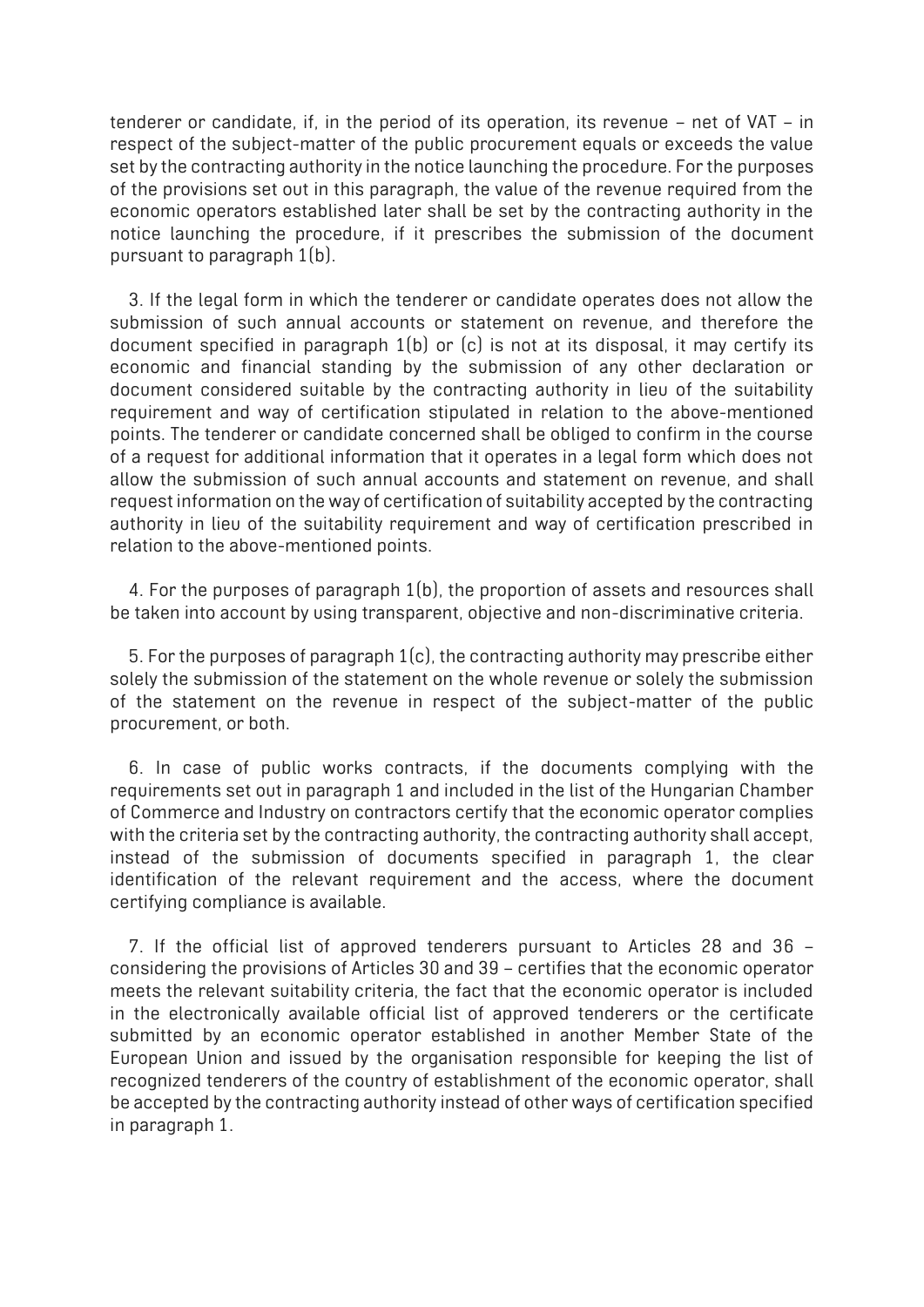8. If the contracting authority allows the division of the contract into lots, this Article shall be applied separately to each lot. If the tender (request to participate) may be submitted for more than one lots according to Article 61(6) of the PPA and the successful tenderer is awarded several lots to be executed at the same time, the minimum amount of the annual turnover required from the economic operators may be established by the contracting authority for certain groups of the lots.

9. If the contracts based on a framework agreement are awarded by reopening competition, the maximum requirement for the annual turnover referred to in Article 65(5) of the PPA shall be calculated on the basis of the expected volume of the separate contracts to be executed at the same time or, should it be unknown, the estimated value of the framework agreement. In the case of the use of a dynamic purchasing system, the maximum requirement for the annual turnover referred to in Article 65(5) of the PPA shall be calculated on the basis of the expected maximum volume of each contract to be awarded in the framework of the above-mentioned system.

10. In contract award procedures conducted according to Part Two of the PPA, the access, where the document certifying compliance specified in paragraph 1(b) and paragraph 6 herein is available shall be indicated by the economic operator in the ESPD.

### **Article 20**

1. In procedures conducted pursuant to Part Three of the PPA, if the contracting authority proceeds pursuant to Article 117 of the PPA, it may prescribe further ways of certification pursuant to Article 117(4) of the PPA, provided it prescribes any suitability criteria in the procedure.

2. In procedures conducted pursuant to Part Three of the PPA, if the contracting authority proceeds pursuant to Article 115 of the PPA and establishes suitability criteria, the contracting authority may also accept, instead of the ways of certification specified in Article 19(1), the declaration of the tenderer or candidate to the effect concerning compliance with the suitability criteria prescribed by the contracting authority, provided the contracting authority included such possibility in the notice launching the procedure.

3. In cases pursuant to paragraph 2 herein, the contracting authority may only prescribe suitability criteria which may be certified with the documents specified in Article 19(1), the tenderer or candidate may – if the contracting authority allowed  $-$ . according to its own choice, certify its suitability by submitting a declaration, in lieu of the ways of certification pursuant to Article 19(1). If, in the course of the evaluation process, the contracting authority has doubts concerning the truthfulness of the declaration, it may stipulate, according to Article 69(7) of the PPA, that the certificate specified in Article 19(1) herein shall be submitted.

### **5. Certification of technical and professional suitability**

### **Article 21**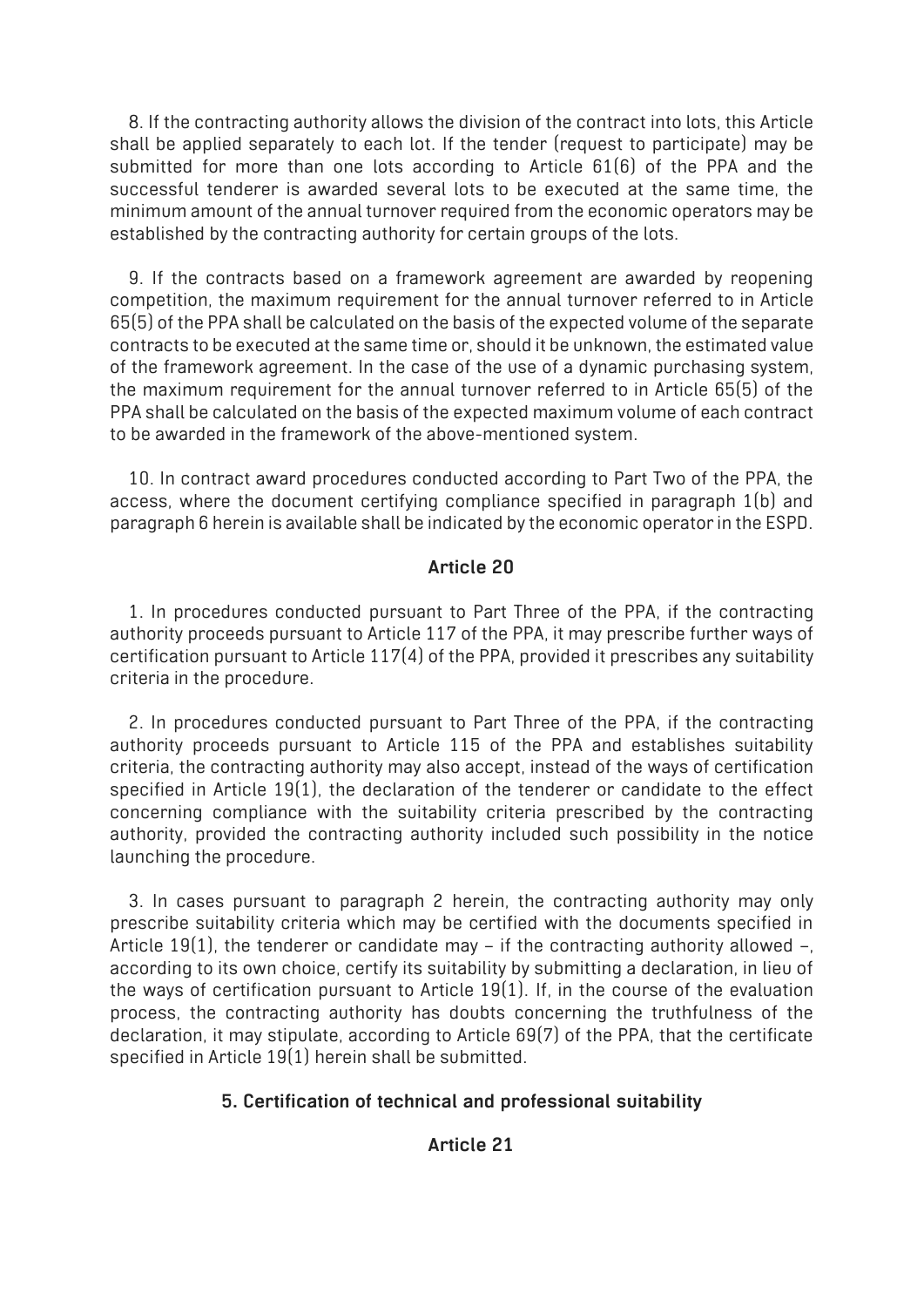1. In the case of public supply contracts – considering the nature, volume and purpose thereof – the technical and professional suitability of the tenderer and candidate required for the performance of the contract may be certified:

(a) with a list of principal deliveries effected during the last three years as of the dispatch – in case of procedures without publication of a contract notice, as of the sending – of the notice launching the procedure; the contracting authority shall consider the performance in the whole period of three years, however, should it consider necessary for ensuring an adequate level of competition, the contracting authority may also consider the deliveries effected during the last six years as of the dispatch (sending) of the notice launching the procedure, provided that the contracting authority referred to it in the notice launching the procedure;

(b) with the indication of the technicians (technical bodies) envisaged to be involved in the performance, indicating also their qualifications and professional experience, especially those responsible for quality control;

(c) with the description of the technical facilities, its quality assurance measures and its study and research facilities;

(d) with the indication of the supply-chain management and tracking systems that the economic operator will be able to apply when performing the contract;

(e) if the products to be supplied are complex or are required for a special purpose, with a check carried out by the contracting authority or by any other organization on the production capacities of the supplier and on its study and research facilities and quality control measures;

(f) with the description of the educational or professional qualifications of the tenderer or candidate or their managerial staff, especially the educational or professional qualifications of those responsible for the performance of the contract, provided that these are not assessed in the course of the evaluation of tenders;

(g) in justified cases, with the indication of the environmental measures the tenderer or candidate will be able to apply when performing the contract;

(h) with the description, sample and/or photograph of the product to be supplied, the authenticity of which shall be certified upon the request of the contracting authority;

(i) with certificates issued by official quality control institutes (accredited in any national system) attesting conformity to certain specifications or standards of products clearly identified by references to specifications or standards.

2. In case of public works contracts, the technical and professional suitability of the tenderer and candidate required for the fulfilment of the contract may be certified:

(a) with a list of major public works carried out during the last five years as of the dispatch – in case of procedures without publication of a contract notice, as of the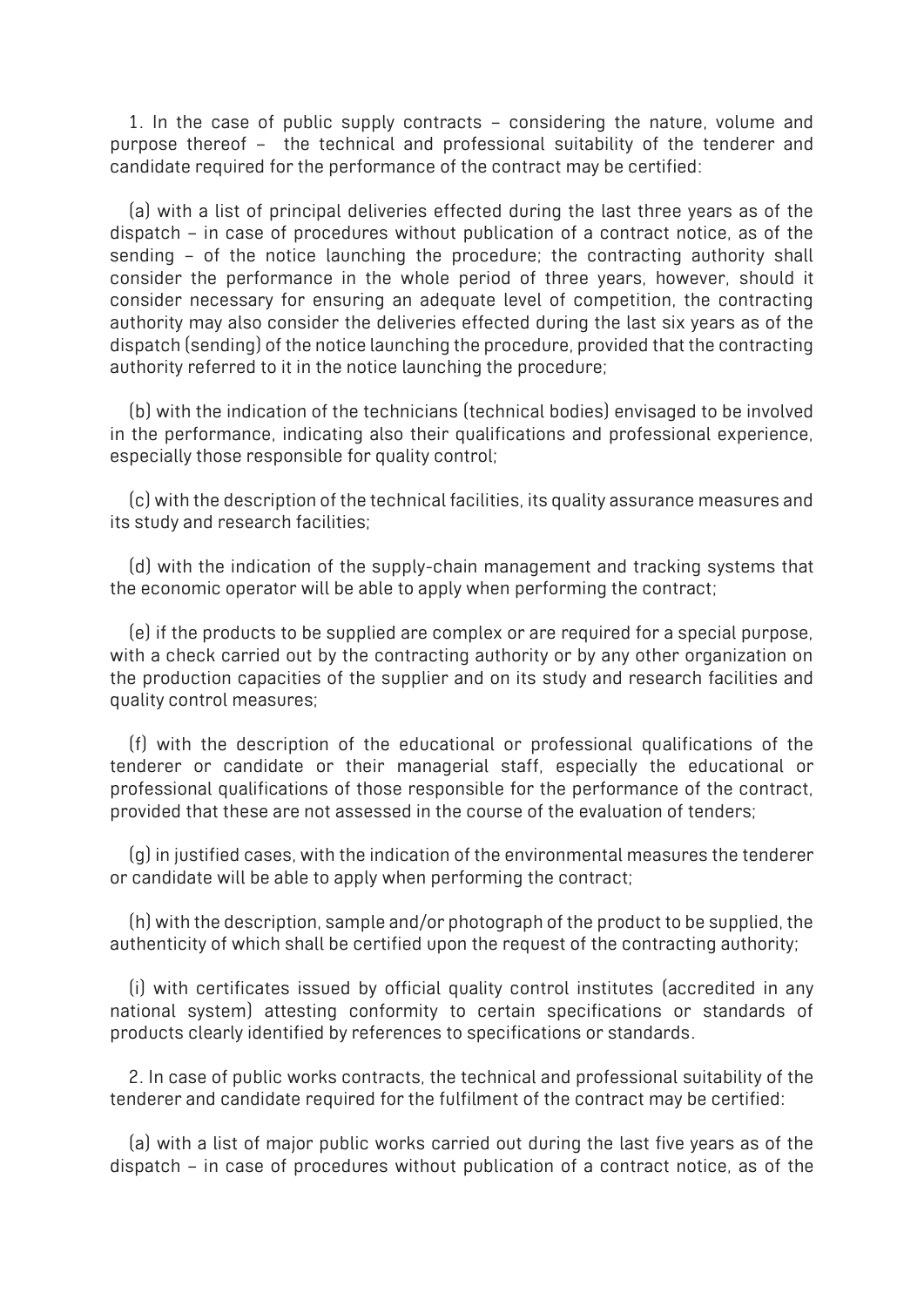sending – of the notice launching the procedure; the contracting authority shall consider the performance in the whole period of five years, however, should it consider necessary for ensuring an adequate level of competition, the contracting authority may consider the public works carried out during the last eight years as of the dispatch (sending) of the notice launching the procedure, provided that the contracting authority referred to it in the notice launching the procedure;

(b)with the indication of the technicians (technical bodies) envisaged to be involved in the performance, indicating also their qualifications and professional experience, especially those responsible for quality control;

(c) with the description of the technical facilities, its quality assurance measures and its study and research facilities;

(d) with the indication of the supply-chain management and tracking systems that the economic operator will be able to apply when performing the contract;

(e) with the description of the educational or professional qualifications of the tenderer or candidate or their managerial staff, especially the educational or professional qualifications of those responsible for the delivery of the works, provided that these requirements are not assessed in the course of the evaluation of tenders;

(f) in justified cases, with the indication of the environmental measures that the tenderer or candidate will be able to apply when performing the contract;

(g) with the statement of the contractor's average annual manpower statistics and the number of managerial staff, which may be requested for not more than the last three years;

(h) with the statement of the tools, plant or technical equipment available to the contractor for carrying out the contract;

(i) with the indication of the part of the contract which the tenderer or candidate intends possibly to subcontract;

(j) if the public works to be delivered are complex or are required for a special purpose, with a check carried out by the contracting authority or by any other organization on their quality control measures.

3. In the case of public service contracts – considering the nature, volume and purpose thereof, furthermore, considering that suitability may primarily be assessed based on professional skills, efficiency, experience and reliability – the technical and professional suitability of the tenderer and candidate required for the performance of the contract may be certified:

(a) with the list of main services provided during the last three years as of the dispatch – in case of procedures without publication of a contract notice, as of the sending – of the notice launching the procedure; the contracting authority shall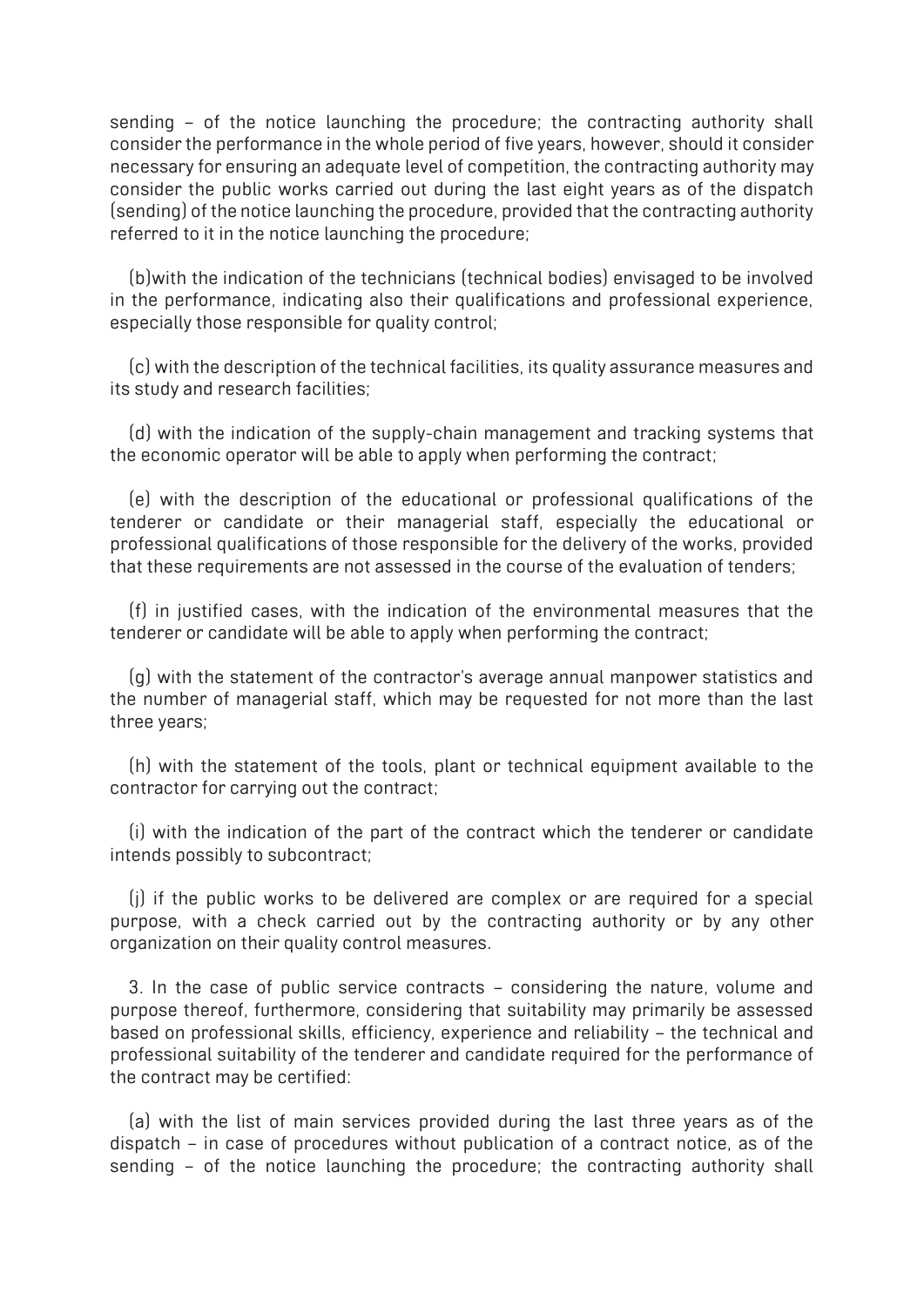consider the performance in the whole period of three years, however, should it consider necessary for ensuring an adequate level of competition, the contracting authority may consider the services provided during the last six years as of the dispatch (sending) of the notice launching the procedure, provided that the contracting authority referred to it in the notice launching the procedure;

(b) with the indication of the technicians (technical bodies) envisaged to be involved in the performance, indicating also their qualifications and professional experience, especially those responsible for quality control;

(c) with the description of the measures for ensuring quality and its study and research facilities;

(d) with the indication of the supply-chain management and tracking systems that the economic operator will be able to apply when performing the contract;

(e) if the service is complex or is required for a special purpose, with a check carried out by the contracting authority or by any other organization on the production capacities of the supplier and its study and research facilities and quality control measures;

(f) with the description of the educational or professional qualifications of the tenderer or candidate or their managerial staff, especially the educational or professional qualifications of those responsible for the provision of the service, provided that these requirements are not assessed in the course of the evaluation of tenders;

(g) in justified cases, with the indication of the environmental measures that the tenderer or candidate will be able to apply when performing the contract;

(h) with the statement of the service provider's average annual manpower statistics and the number of managerial staff, which may be requested for not more than the last three years;

(i) with the statement of the tools, plant or technical equipment available to the service provider for carrying out the contract;

(j) with the indication of the part of the contract (service) which the tenderer or candidate intends possibly subcontract.

#### **Article 22**

1. In contract award procedures conducted pursuant to Part Two of the PPA, cases specified in Article 21(1)(a) and (3)(a) shall be certified as follows:

(a) if the other contracting party is an entity according to Article  $5(1)(a)$ -(c) and (e) of the PPA or in case of entities not established in Hungary an entity being a contracting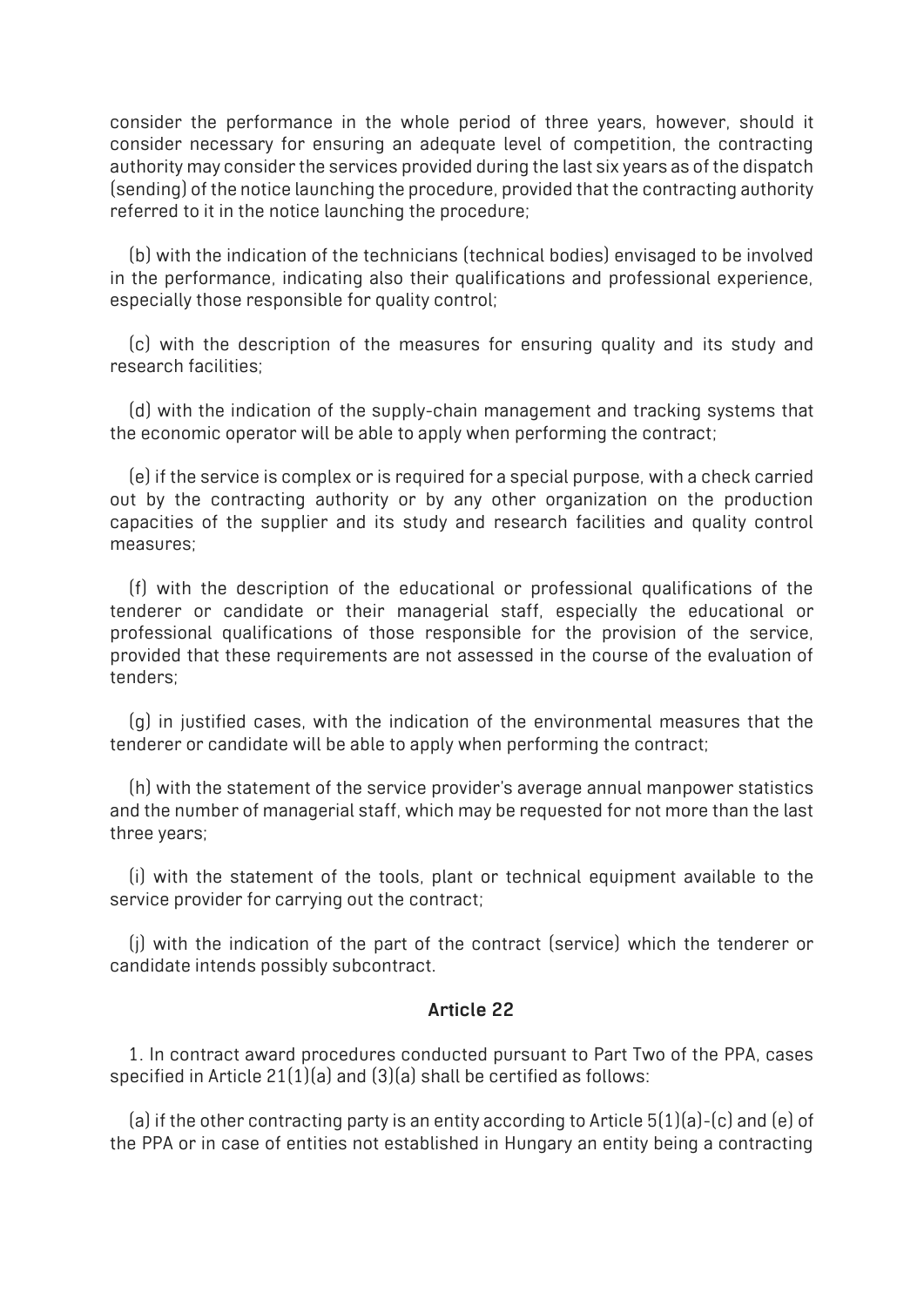authority pursuant to Directive 2014/24/EU of the European Parliament and Council, with the certificate issued or signed by it;

(b) if the contracting party is other than the entities pursuant to point (a) herein, with a certificate submitted by it or the declaration of the tenderer or candidate, or any other entity contributing to the certification of suitability.

2. The certificate or declaration specified in paragraph 1(a) and (b) shall contain at least the following data: the date of performance, the other party to the contract concluded, the subject-matter, quantity of the delivery or service provision, the sum of the consideration and a declaration to the effect that performance was in compliance with the relevant regulations and the contract. The contracting authority shall be entitled to stipulate among the content elements of the reference certificate or declaration that further information necessary for the assessment of suitability shall be provided.

3. In contract award procedures conducted pursuant to Part Two of the PPA, the case specified in Article 21(2)(a), a certificate issued by the other contracting party shall be provided. Such certificate shall contain at least the subject-matter, the quantity of the public works or the amount of the consideration, the time and place of delivery, furthermore a declaration to the effect that performance was in compliance with the relevant regulations and the contract. The contracting authority shall be entitled to stipulate among the content elements of the reference certificate or declaration that further information necessary for the assessment of suitability shall be provided.

4. In cases specified in paragraphs 1-3, if the performance is in compliance with the contract - in the case of public works, following the successful technical handovertakeover -, the other contracting party shall issue the certificate, based on the contents of the contract, free of charge, within two business days after the receipt of the request therefor, but not later than fifteen days after the performance/delivery.

5. In the case referred to in Article 21(2)(a) and (3)(a), if - due to the indivisibility of the performance - the reference certificate or declaration concerning the public works or public services performed by joint tenderers may not be issued separately for the work executed or services provided by each tenderer, the contracting authority shall accept the reference certificate or declaration provided by any of the tenderers, who participated in the execution, for all the works or services concerned, provided that the joint tenderers were jointly responsible for the execution and the percentage of the execution by the tenderer who submitted the certificate represented at least 15%.

#### **Article 23**

In contract award procedures conducted pursuant to Part Three of the PPA, the case specified in Article 21(1)(a) and (3)(a) shall be certified with a declaration made by the tenderer, the candidate or any other entity contributing to the certification of suitability or a certificate issued by the other contracting party. In contract award procedures conducted pursuant to Part Three of the PPA, the case specified in Article 21(2)(a) shall be certified pursuant to Article 22(3).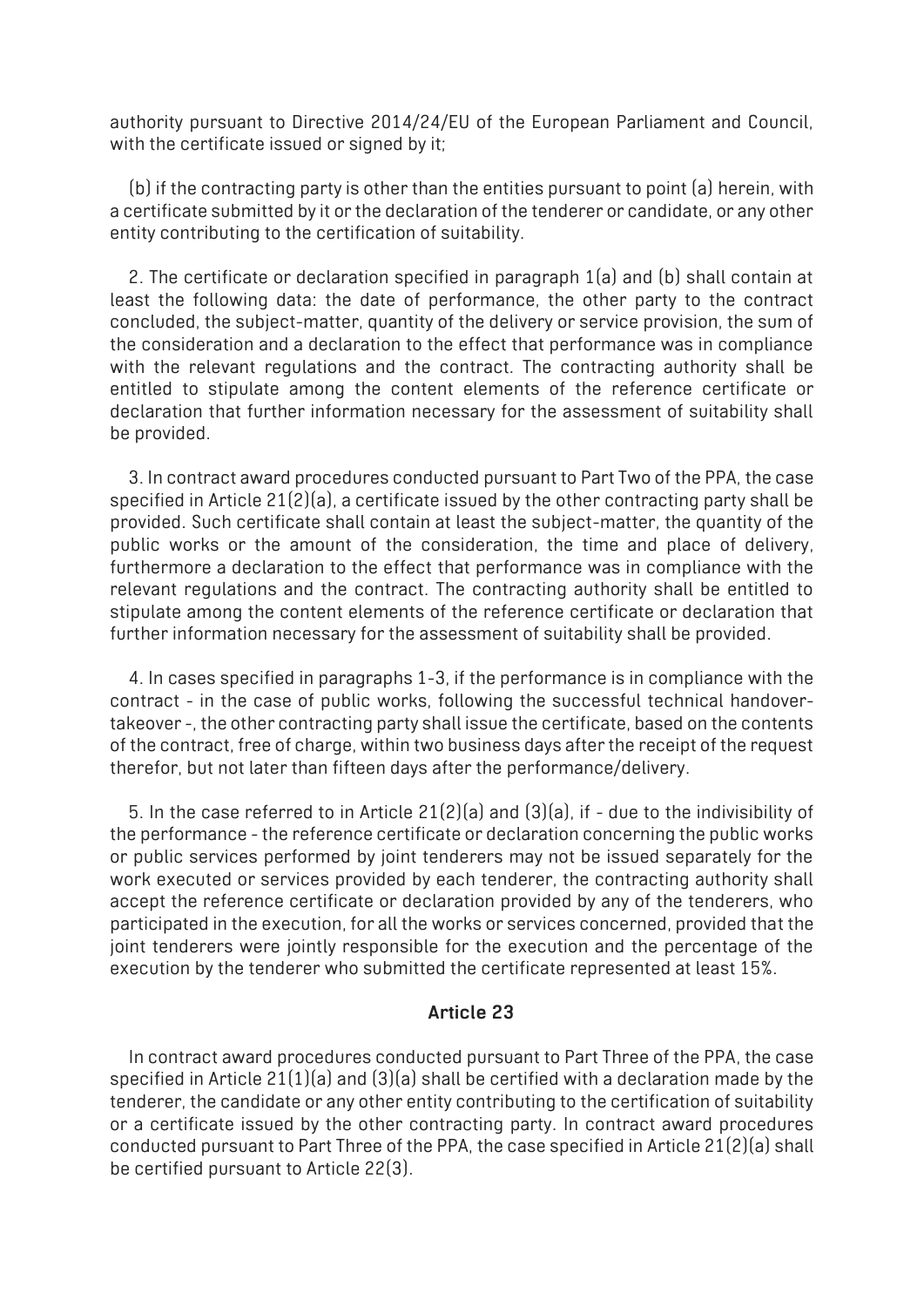#### **Article 24**

1. If the official list of approved tenderers pursuant to Articles 28 and 36 – considering the provisions set out in Articles 30 and 39 – certifies that the economic operator meets the relevant suitability criteria, the fact that the economic operator is included in the electronically available official list of approved tenderers or the certificate submitted by an economic operator established in another Member State of the European Union and issued by the organisation responsible for keeping the list of recognized tenderers of the country of establishment, shall be accepted by the contracting authority instead of other ways of certification specified in Article 21(1)- (3).

2. In case of public works contracts, if the documents complying with the requirements set out in Article 21(2) and included in the list of the Hungarian Chamber of Commerce and Industry on contractors certify that the economic operator complies with the criteria set by the contracting authority, the contracting authority shall accept, instead of the submission of documents specified in Article 21(2), the clear identification of the relevant requirement and the access of the document certifying compliance.

3. If the contracting authority requires the submission of certificates issued by independent bodies for attesting the conformity of the tenderer or candidate with certain quality assurance standards - including standards concerning access for disabled people -, the quality assurance systems based on the relevant European standards series certified by bodies conforming to the relevant European standards series shall be referred to. Contracting authorities shall accept equivalent certificates from bodies registered in other Member States and shall also accept other evidence of equivalent quality assurance measures, if the economic operator concerned had no possibility for obtaining the above-mentioned certificates within the time limit set, for reasons which cannot be attributed to it, provided that the economic operator certifies that the proposed quality assurance measures are in compliance with the quality assurance standards set.

4. If the contracting authority prescribes that the tenderer or candidate shall provide, in respect of Article 21(2)(f) or Article 21(3)(g), a certificate issued by an independent organization certifying compliance with certain environmental management systems, then the contracting authority shall refer to the eco-management and audit scheme (EMAS), to one of the environmental management systems accepted by Article 45 of Regulation (EC) No 1221/2009 of the European Parliament and of the Council of 25 November 2009 on the voluntary participation by organisations in a Community ecomanagement and audit scheme (EMAS), repealing Regulation (EC) No 761/2001 and Commission Decisions 2001/681/EC and 2006/193/EC or to another environmental management standards based on the relevant European or international standards of the accredited bodies. The contracting authority shall also accept any equivalent certification issued by an organization registered in any other Member State of the European Union.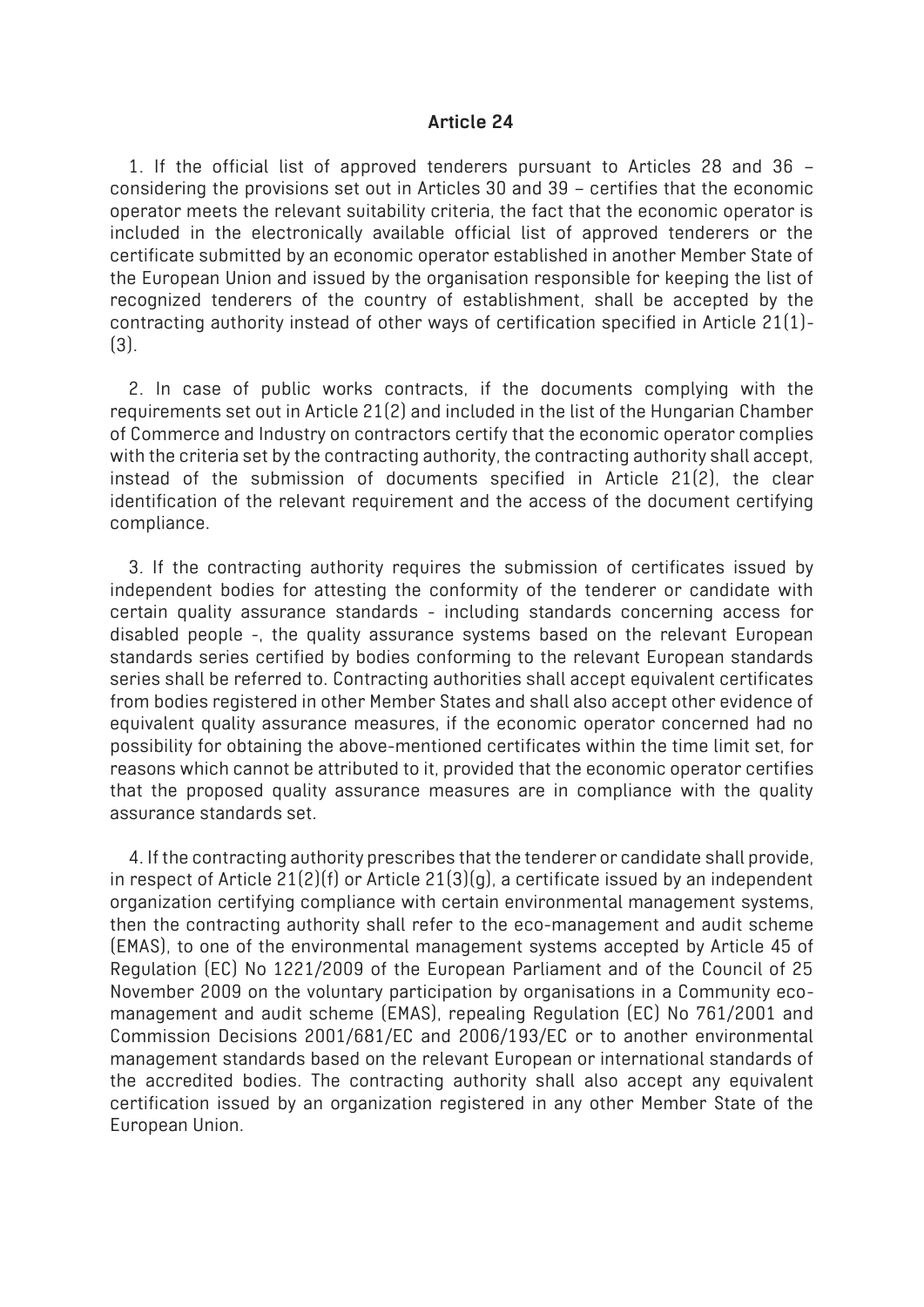5. In contract award procedures conducted according to Part Two of the PPA, the access of the document certifying compliance specified in paragraph 2 herein shall be indicated by the economic operator in the ESPD.

### **Article 25**

1. In procedures conducted according to Part Three of the PPA, if the contracting authority proceeds pursuant to Article 117 of the PPA, it may prescribe further ways of certification pursuant to Article 117(4) of the PPA, provided it prescribes any suitability criteria in the procedure.

2. In procedures conducted according to Part Three of the PPA, if the contracting authority proceeds pursuant to Article 115 of the PPA and establishes suitability criteria, the contracting authority may accept, instead of the ways of certification specified in Article 21(1)-(3), the declaration of the tenderer or candidate to the effect that it complies with the suitability criteria prescribed by the contracting authority, provided the contracting authority included such possibility in the notice launching the procedure.

3. In cases pursuant to paragraph 2, the contracting authority shall only prescribe suitability criteria which may be certified with the documents specified in Article 21(1)- (3), and – if the contracting authority allows it – the tenderer or candidate, according to its own choice, may certify its suitability by submitting a declaration, instead of the ways of certification pursuant to Article 21(1)-(3). If, in the course of the evaluation process, the contracting authority has doubts concerning the truthfulness of the declaration, it may stipulate, according to Article 69(7) of the PPA, that the certificate specified in Article 21(1)-(3) shall be submitted.

### **6. Certification of suitability for the pursuit of a professional activity**

### **Article 26**

1. For the purposes of Article 65(1)(c) of the PPA contracting authorities may require that:

(a) the economic operator be incorporated in the company register or the register of sole proprietors; in case of economic operators not established in Hungary, be incorporated in a similar register pursuant to Annex XI of Directive 2014/24/EU and fulfil any other requirement set out in the above-mentioned Annex or

(b) in the case of public service contracts, the economic operator hold the authorisation, licence or membership in the organisation or chamber required for the provision of the service in its country of establishment.

2. As regards the requirement set out in paragraph 1(a), in the case of economic operators established in Hungary, inclusion in the register shall be verified by the contracting authority on the basis of data included in the company register, which may be requested free of charge, electronically from the Company Information Service or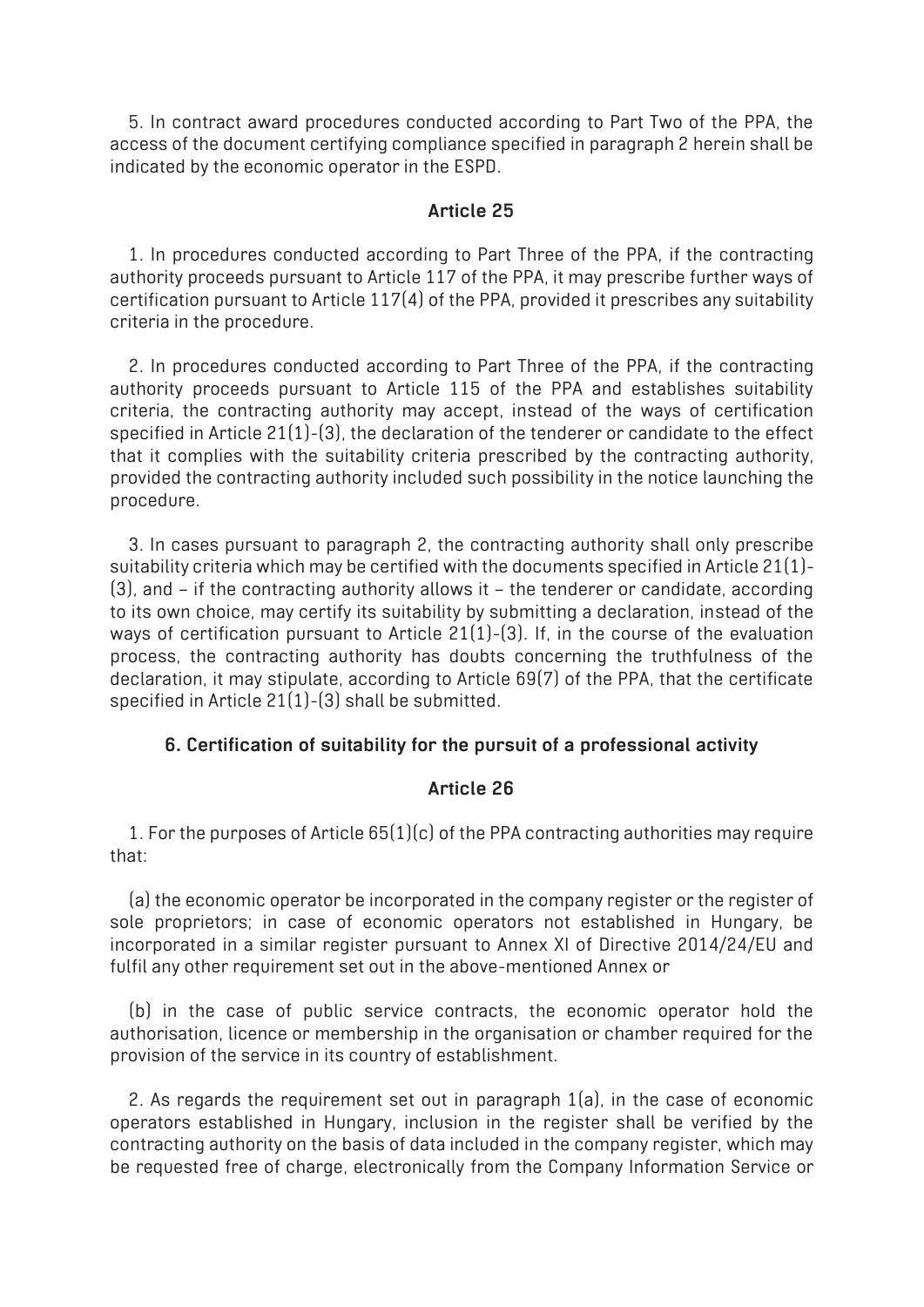on the basis of data included in the register of sole proprietors; in case of economic operators not established in Hungary, the certificate (extract) referred to in the registers specified in Annex XI of Directive 2014/24/EU or other certificate or declaration shall be submitted as supporting documents.

3. For the purposes of paragraph 1(b), the copy of the authorisation or licence or the certificate of membership in the organisation or chamber shall be submitted.

# *CHAPTER V*

### **7 The official list of approved tenderers held by the Authority and the list of approved tenderers held by the chamber**

### **Article 27**

1. The official list of approved tenderers (hereinafter referred to as: the 'official list of the Authority') shall be maintained by the Authority pursuant to Article 187(2)(ab) of the PPA and Articles 28-35 herein. The official list prepared by the Authority may also cover the non-existence of the grounds for exclusion and the fulfilment of the suitability criteria.

2. The list of approved tenderers created by an economic and professional chamber (hereinafter referred to as the list of the chamber') on the basis of Article 69(12) of the PPA shall be registered by the Authority according to Article 36 herein. According to Article 40 herein, the list of the chamber may only cover the certification of suitability criteria applicable within the scope of activity of the chamber's members.

3. Economic operators shall not be obliged to be included on the official list of the Authority or on the list of the chamber as a requirement for the participation in the contract award procedure or conclusion of the contract. The contracting authority shall also accept any other certificate specified in this decree.

4. At the request of any other Member State, the Authority shall disclose all information concerning the documents presented as proof of fulfilment of the criteria to be included in the official list of the Authority or the chamber list or as proof of possession of an equivalent certification by the economic operators of another Member State.

### **Article 28**

1. Inclusion of economic operators in the official list of the Authority shall be subject to the condition that the economic operator fulfils the approval criteria published by the Authority.

2. The approval criteria shall be laid down by the Authority within its scope of responsibility as set forth in Article 187(2)(ab) of the PPA and shall be published on its homepage. For the purposes of establishing the approval criteria, the Authority may request the opinion of the competent professional chambers.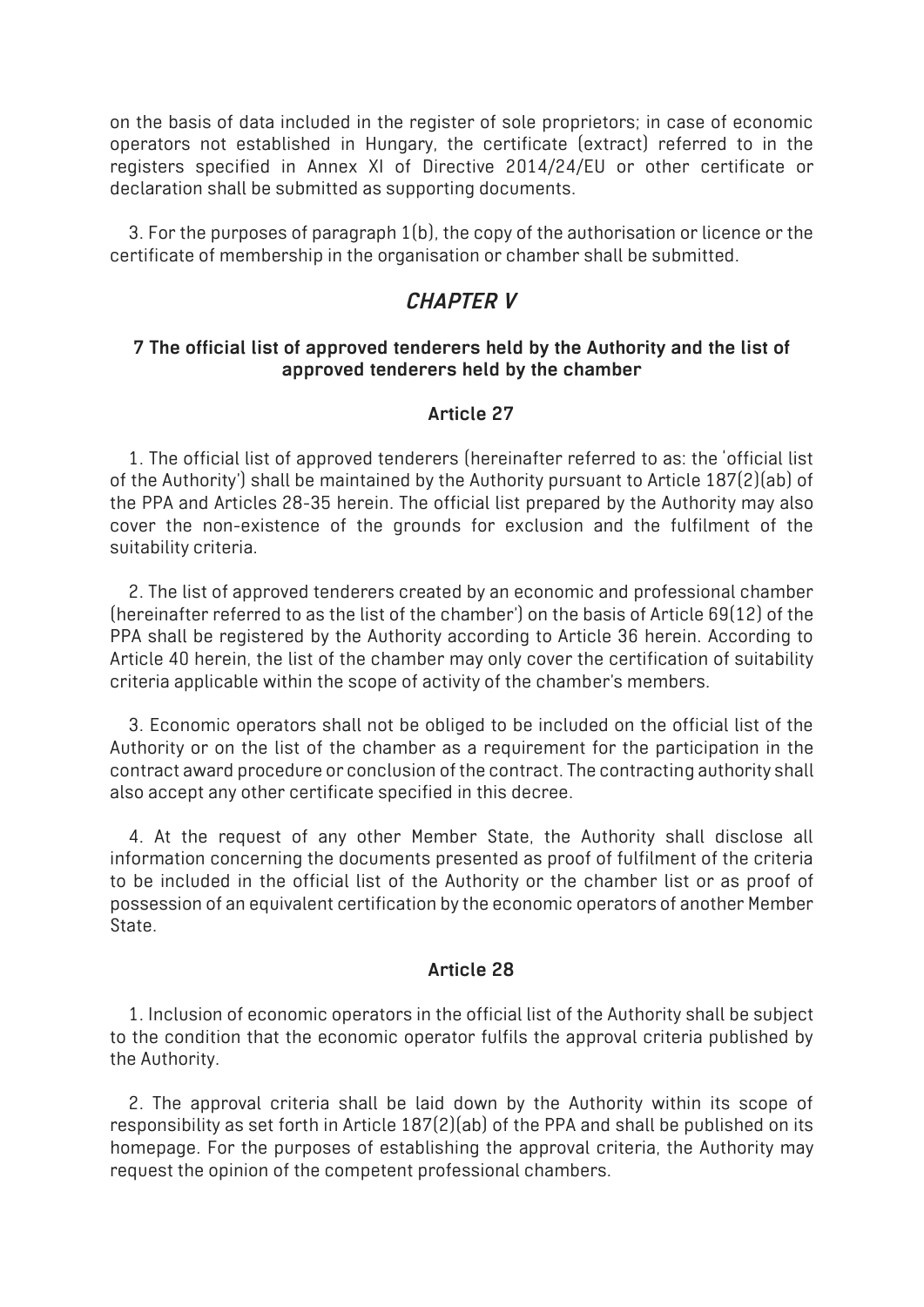3. Certification of compliance with the approval criteria shall be provided pursuant to Article 62(1)(a), (c)-(g), (k)-(l) and (n), Article 63(1), Article 65(1), (7)-(9) and (11) of the PPA, as well as Article 8-26 of this Decree. For the purposes of establishment of the criteria for approval, the Authority shall be entitled to choose from the non-mandatory grounds for exclusion and the suitability criteria. As regards suitability criteria, the Authority shall specify, according to Article 65(1) of the PPA, the existence, nonexistence and level of insufficiency of circumstances precluding the inclusion of the tenderer in the official list of the Authority**.** When publishing the approval criteria, the Authority shall also indicate the way of certification pursuant to the provisions set out in this paragraph.

4. In the course of establishing the approval criteria, there shall be no discrimination whatsoever of tenderers based on their place of establishment, or otherwise. For the purposes of establishing the approval criteria, the Authority may break down the criteria by activities or sectors and may also set several levels within the categories created as mentioned above.

5. For the purposes of Article 65(7) of the PPA, the document containing the commitment undertaken in a contract or preliminary contract by the entity (person) providing resources, which proves that the resources needed for the performance of the contract will be available as long as the tenderer is included in the official list of the Authority.

### **Article 29**

1. The official list of the Authority shall be published on its homepage. The official list of the Authority is authentic, data included shall be presumed to be real until the contrary is proven.

2. The official list of the Authority shall contain the following information:

(a) the approved tenderer's name, seat (residence);

(b) the approved tenderer's category within the list;

(c) the approved tenderer's date of registration in the list;

(d) the approval criteria certified by the approved tenderer.

3. Being the organisation managing the official list, the Authority shall be obliged to send its address to all the other Member States of the European Union and to the European Commission.

### **Article 30**

1. The Authority shall issue a certificate of registration certifying that the tenderer is included in the official list. Such certificate shall state a reference to compliance with the approval criteria and the classification given in the list.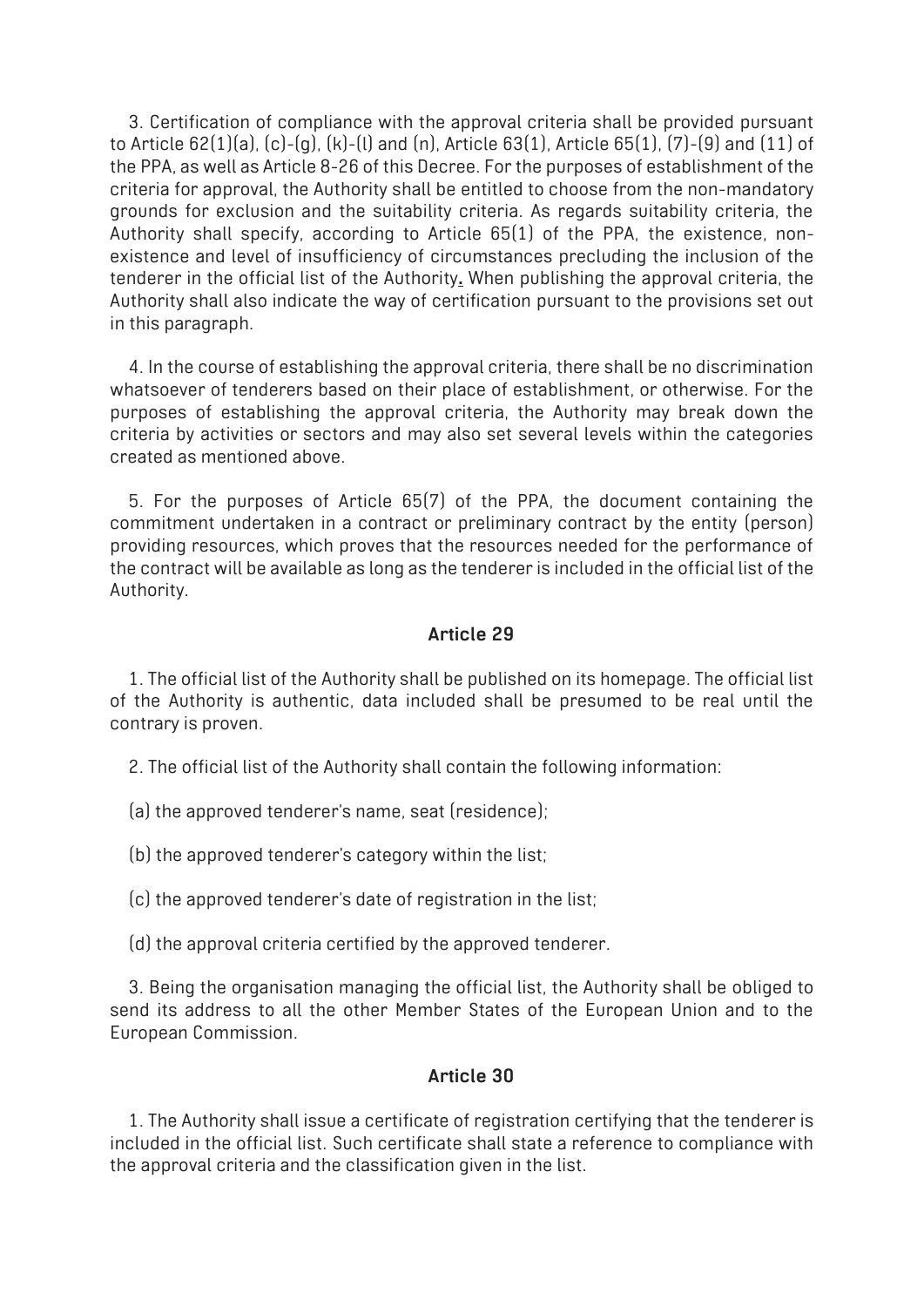2. The official list held by the Authority is also available electronically on the homepage of the Authority, and such form is also authentic. In contract award procedures, contracting authorities shall accept the fact that a tenderer is included in the official list of the Authority certifying the non-existence of grounds for exclusion with the exception of the case specified in paragraph 3 - and certifying compliance with the requirement (requirements) of suitability considering paragraph 4.

3. Approved tenderers shall provide a separate certificate under this Decree stating that they do not fall within the scope of Article 62(1)(b) of the PPA.

4. Approved tenderers shall also provide a separate certificate concerning their suitability for the execution of the contract in relation to suitability criteria in case of which the contracting authority - in its contract award procedure or in the prequalification system – lays down stricter criteria and way of certification for the tenderers' financial and economic standing, technical capacity and professional qualification than the approval criteria laid down pursuant to Article 28(3). The contracting authority shall make specific reference to such stricter suitability criteria in the notice launching the procedure.

#### **Article 31**

1. If the approved tenderer established in Hungary submits the certificate based on the official list of the Authority in a contract award procedure launched by a contracting authority of another Member State of the European Union, such certificate shall constitute a presumption of suitability only as regards Article 62(1)(a), (c)–(g), (l) and (n), Article  $63(1)$  of the PPA, as well as Article  $19(1)(b)$ –(c), Article  $21(1)(a)$ –(f) and (h)– (i), (2)(a)-(e) and (g)-(h), (3)(a)-(f) and (g)-(h) of this Decree.

2. Paragraph 1 shall duly apply if in a contract award procedure of a contracting authority under the PPA the tenderer established in any other Member State of the European Union submits a certificate issued by an authority - including assurance organizations assigned with such task - of the Member State in which the tenderer is established, keeping the list of recognized tenderers.

#### **Article 32**

1. Registration in the official list of the Authority shall be applied for in writing at the Authority. The applicant may request its approval and registration in the official list of the Authority at any time, upon the presentation of the required data and facts, and the supply of the required supporting documents, declarations and other documents.

2. The term of validity of inclusion in the official list of the Authority shall be 12 (twelve) months as of the day following the date of registration and such term may be renewed. If the applicant submits the application between 1 January and 31 May – or the decision on registration is made by the Authority between 1 January and 31 May – and has no annual accounts concerning the previous year – drawn up pursuant to the legislation on accounting – at the time of the submission of the application (decision of the Authority), the expiry date of the certificate of inclusion in the official list of the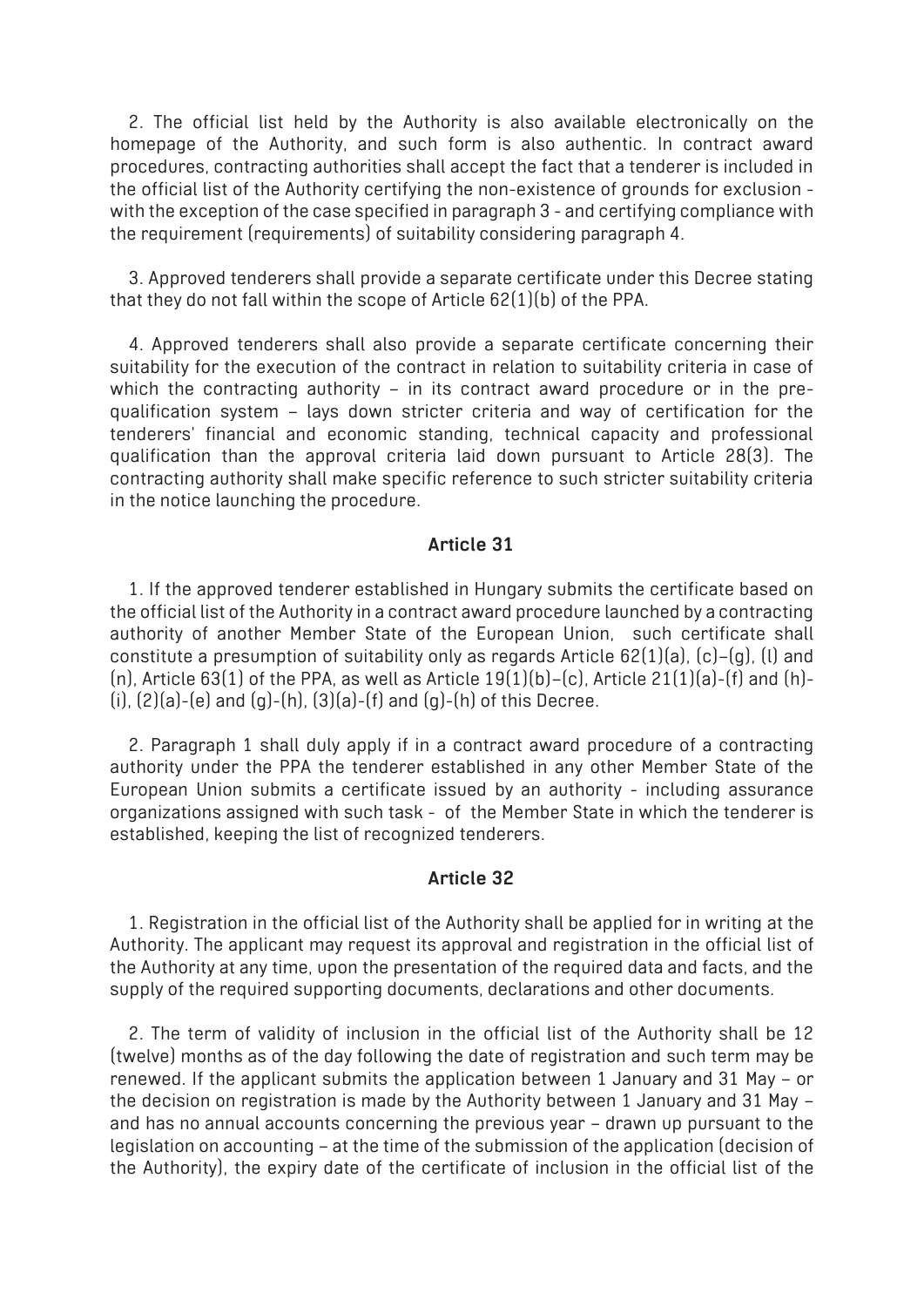Authority shall be 31 July. If the applicant certifies the approval of the annual accounts in compliance with the relevant rules by 31 July and submits once more the declarations issued pursuant to the relevant rules by a financial institution, the Authority shall issue a certificate for one year.

3. Renewal may be requested in writing from the Authority. If approval criteria have been modified not more than six months before submission of the application, the applicant shall not be made subject to the approval process and shall not submit the documents required in relation to the modified approval criteria, provided compliance therewith has already been certified.

4. The applicant may also fulfil the approval criteria related to suitability by relying on the resources of any other organisation or person pursuant to the provisions of the PPA and this Decree. In such a case the applicant shall certify that the resources complying with the approval criteria will be at his disposal for the period of inclusion in the official list of the Authority. The availability of resources employed shall be certified pursuant to Article 28(5), with the proviso that, as regards the availability of capacities and the references, the applicant shall also indicate the way of the actual exploitation of the capacities - according to Article 65(9) of the PPA, where appropriate - and the use of the professional experience during the period of inclusion in the official list of the Authority, in the contracts to be concluded on the basis of the contract award procedures. Article 65(8) of the PPA shall also apply to the inclusion in the official list, with the proviso that in the period of inclusion of the tenderer in the official list of the Authority, the entity providing resources shall be liable as surety for the performance of the tenderer in each contract award procedure in which the suitability criterion certified by it is prescribed.

5. The application shall be ruled on by the Authority in a decision within two months upon receipt of the application. Such deadline may be extended once in justified cases with two months

6. The applicant shall become an approved tenderer as of the date of registration in the official list of the Authority or as of the date of renewal of the term of validity of its inclusion in the official list of the Authority.

#### **Article 33**

1. The Authority shall strike the approved tenderer from the official list of the Authority in the event of

(a) failure to fulfil the approval criteria;

(b) exclusion from participation in contract award procedures ordered by a final and binding decision in remedy proceeding related to public procurement;

(c) a final and binding decision in remedy proceeding related to public procurement ordered the deletion of the tenderer from the official list of the Authority;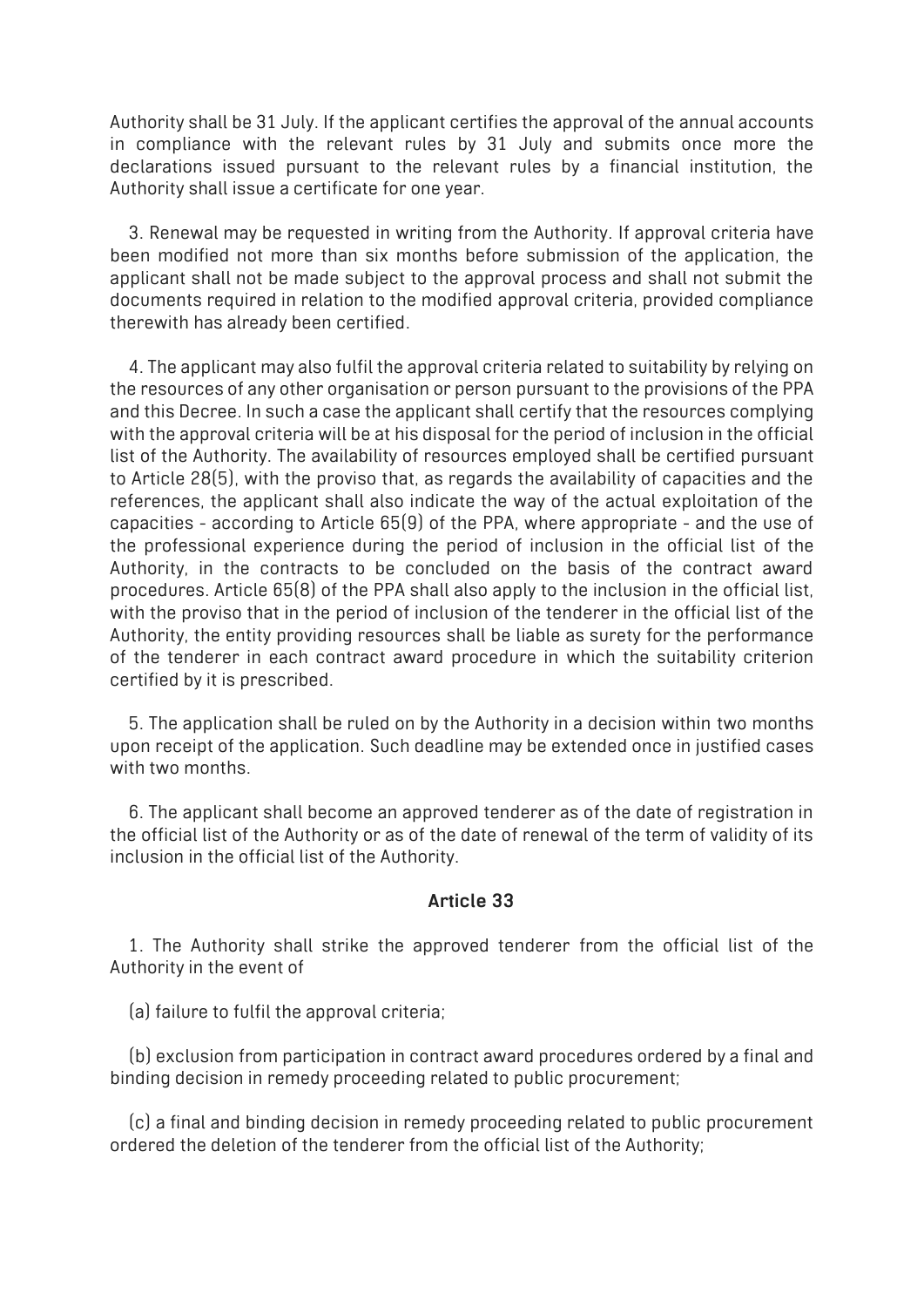(d) request to this effect by the approved tenderer;

(e) expiration without renewal of the term of validity of inclusion in the official list of the Authority;

(f) termination or death of the approved tenderer.

2. An approved tenderer shall only be entitled to apply for deletion from the official list of the Authority if he is not participating in any ongoing contract award procedure.

3. Upon receiving the decision about the deletion from the official list of the Authority, the approved tenderer shall, without delay, notify the contracting authority of such fact, if it is participating in any ongoing contract award procedure.

#### **Article 34**

The approved tenderer shall be required to notify the Authority of any changes in its data or circumstances relating to the approval criteria, without delay, but no later than five working days from the occurrence of such change. If due to such change the approved tenderer fails to fulfil the approval criteria, the Authority shall delete it from the official list of the Authority.

### **Article 35**

1. Should the Authority modify the approval criteria and the ways of certification, it shall be required to re-announce the approval criteria and to inform approved tenderers already registered in the official list of the Authority and persons submitting applications simultaneously, directly and in writing.

2. If the approval criteria are modified, approved tenderers already registered in the official list of the Authority shall also certify, in the manner required, their conformity with the new or modified approval criterion. Approved tenderers shall be called upon to do so during the provision of information specified in paragraph 1. If a submitted application is in the process of evaluation, the Authority shall call upon the applicant to complete the application, as required by the modification.

#### **Article 36**

1. The list prepared by the economic or professional chamber shall be registered by the Authority.

2. The chamber shall establish the conditions for being listed and the approval criteria related to the economic and financial standing as well as the technical and professional ability of economic operators in compliance with Article 65 of the PPA and the provisions set out in this Decree and then forwards the written application containing the relevant information to the Authority.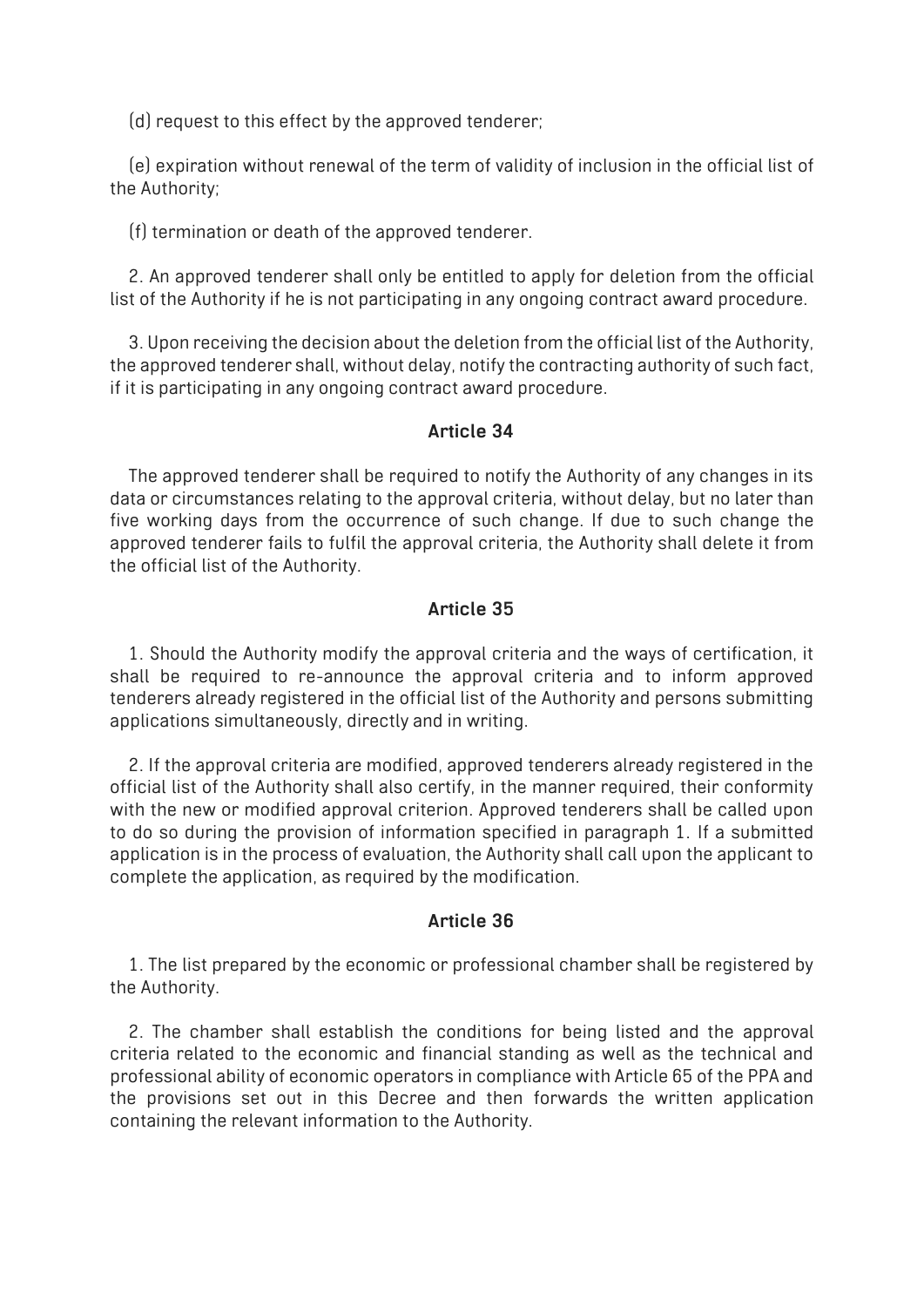3. The Authority shall decide on the registration of the list of the chamber within fifteen business days following receipt of the application. The Authority shall decide on the application based on compliance of the conditions for listing with the provisions set out in the PPA and in this Decree.

4. Written notification shall be given by the Authority as soon as it has made its decision to the chamber concerned, of the registration of the list or the refusal of the application.

5. The conditions for registration shall be published by the Authority on its homepage.

6. The Authority shall send the address of the chamber managing the list to all other Member States of the European Union and to the European Commission.

# **Article 37**

1. Inclusion of economic operators in the list of the chamber shall be subject to the following conditions:

(a) the economic operator shall be the member of the given chamber,

(b) the economic operator shall fulfil the approval criteria published by the chamber.

2. Following the registration of the list of the chamber by the Authority, the chamber shall publish the approval criteria on its homepage.

3. Certification of compliance with the approval criteria shall be provided pursuant to Article 65(1), (7)-(9) and (11) of the PPA, as well as Article 8-26 of this Decree. For the purposes of establishment of the criteria for approval, the chamber shall be entitled to choose from the suitability criteria. As regards suitability criteria, it shall specify pursuant to Article 65(1) of the PPA the existence, non-existence and level of insufficiency of circumstances precluding the inclusion of the tenderer in the list of the chamber. Upon publishing the approval criteria, the chamber shall indicate the way of certification pursuant to the provisions set out in this paragraph.

4. In the course of the establishment of the approval criteria, there shall be no discrimination whatsoever of tenderers based on their place of establishment or otherwise.

5. For the purposes of Article 65(7) of the PPA, the document containing the commitment undertaken in a contract or preliminary contract by the entity (person) providing resources shall be submitted, proving that the resources needed for the performance of the contract will be available as long as the tenderer is included in the list of the chamber.

### **Article 38**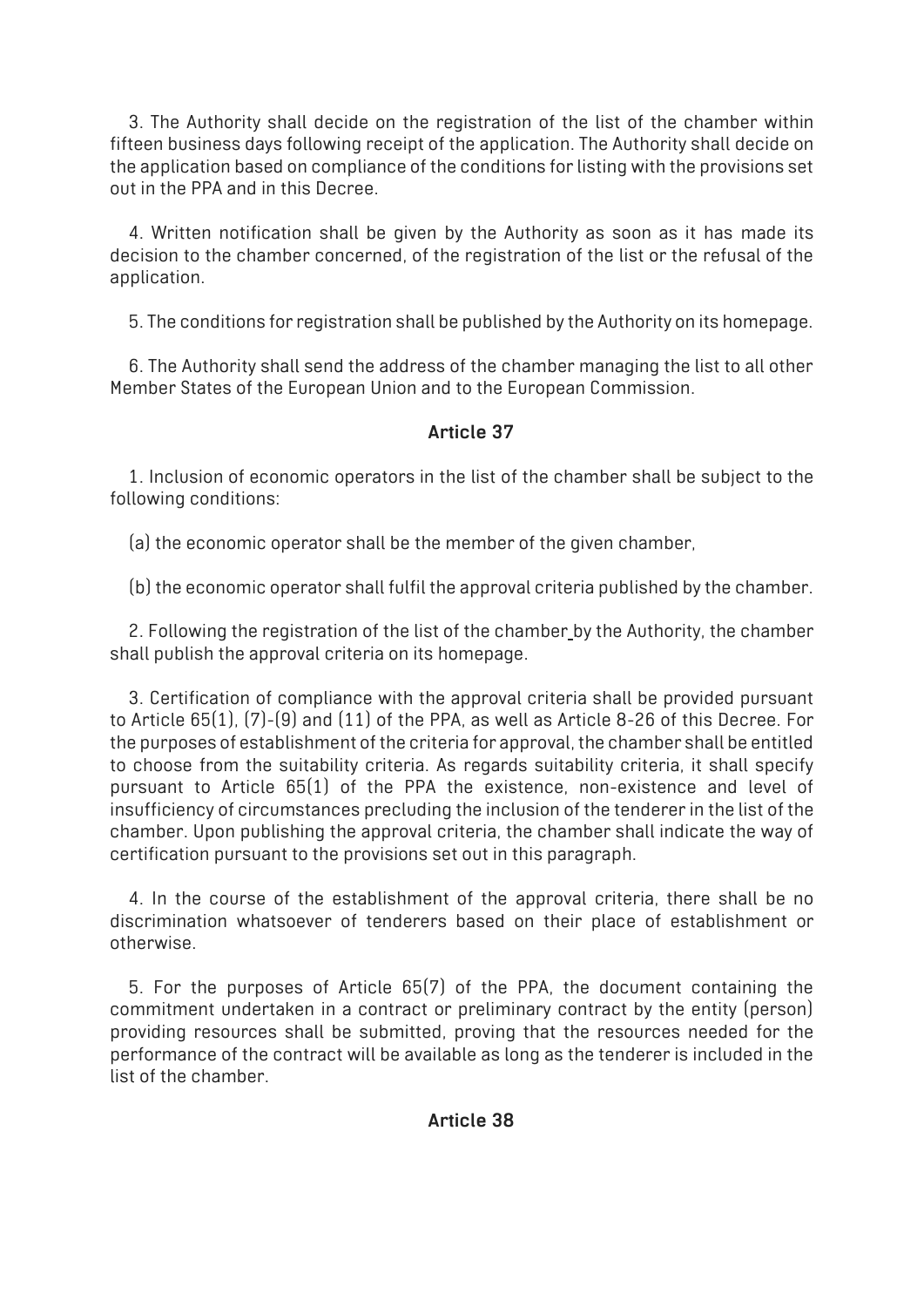1. The list of the chamber shall be published on the homepage of the chamber. The Authority shall publish on its homepage the internet access of the list of the chamber.

2. The list of the chamber is authentic, data included shall be presumed to be real until the contrary is proven.

3. The list of the chamber shall contain at least the data referred to in Article 29(2).

#### **Article 39**

1. The chamber shall issue a certificate of registration proving that the economic operator is included in the list. Such certificate shall state a reference to compliance with the approval criteria and the classification given in the list of the chamber.

2. In contract award procedures, contracting authorities - considering paragraph 3 shall accept the fact that an economic operator is included in the list of the chamber as a certification of its compliance with the suitability criterion (criteria).

3. Approved tenderers shall provide a separate certificate concerning their suitability to fulfil the relevant contract in relation to suitability criteria in case of which the contracting authority – in its contract award procedure or in the pre-qualification system – lays down stricter criteria and way of certification for the tenderers' financial and economic standing, technical capacity and professional qualification than the approval criteria laid down pursuant to Article 37(3). The contracting authority shall make specific reference to such stricter suitability criteria in the notice launching the procedure.

#### **Article 40**

1. If the approved tenderer established in Hungary submits the certificate based on the list of the chamber in a contract award procedure launched by a contracting authority of another Member State of the European Union a, the certificate shall constitute a presumption of suitability only as regards Article 19(1)(b) and (c), Article  $21(1)(a)$ -(f) and (h)-(i),  $(2)(a)$ -(e),  $(g)$  and (h),  $(3)(a)$ -(f),  $(g)$  and (h) of this Decree.

2. Paragraph 1 shall duly apply if in a contract award procedure of a contracting authority within the meaning of the PPA the tenderer established in any other Member State of the European Union submits a certificate issued by an authority - including assurance organizations assigned with such task - operating in the State in which the tenderer is established, responsible for keeping the list of recognized tenderers.

### **Article 41**

1. Registration in the list of the chamber shall be applied for in writing at the chamber preparing the list. The applicant may request its approval and registration in the list of the chamber at any time, upon the presentation of the required data and facts, and the supply of the required supporting documents, declarations and other documents.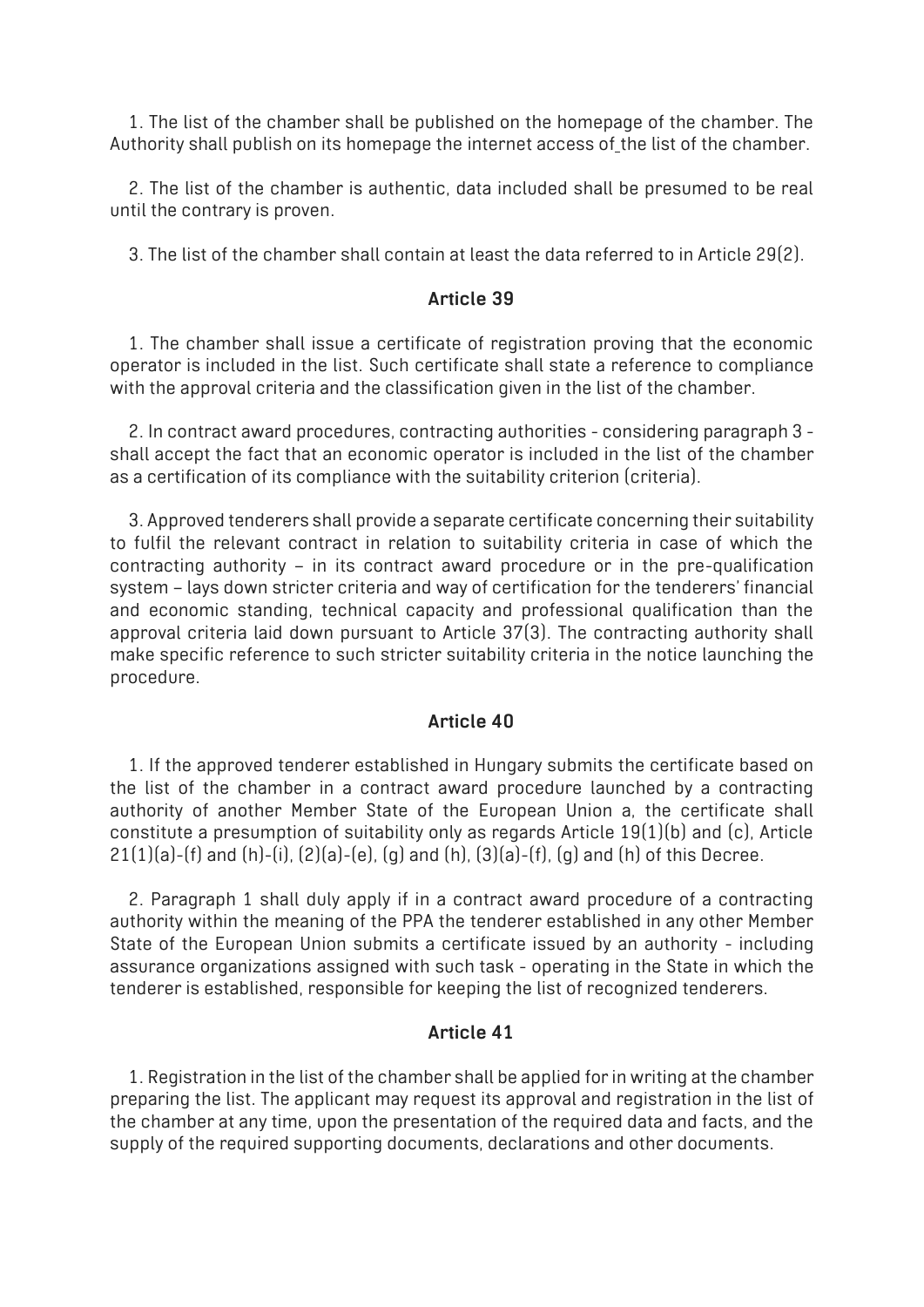2. The term of validity of inclusion in the list shall be 12 (twelve) months as of the day following the date of registration and such term may be renewed. If the applicant submits the application between 1 January and 31 May – or the decision on registration is made by the chamber between 1 January and 31 May – and has no the annual accounts concerning the previous year – drawn up pursuant to the legislation on accounting requirements – at the time of the submission of the application (decisionmaking), the expiry date of the certificate of inclusion in the list shall be 31 July. If the applicant certifies the approval of the annual accounts in compliance with the relevant rules by 31 July and submits once more the declarations issued pursuant to the relevant rules by a financial institution, the chamber shall issue a certificate for one year.

3. Renewal may be requested in writing from the competent chamber. Should the approval criteria be modified not more than six months before submission of the application, the applicant shall not be made subject to the approval process and shall not submit the documents required in relation to the modified approval criteria, provided it has already proved compliance therewith.

4. The applicant may also fulfil the approval criteria related to suitability by relying on the resources of any other organisation or person pursuant to the provisions set out in the PPA and this Decree. In such a case the applicant shall certify that the resources in accordance with the approval criteria will be at its disposal for the period of inclusion in the list of the chamber. The availability of resources employed shall be certified pursuant to Article 37(5), with the proviso that, as regards the availability of capacities and the references, the applicant shall also indicate the way of the actual exploitation of the capacities - according to Article 65(9) of the PPA, where appropriate - and the use of the professional experience during the period of inclusion in the list of the chamber, in the contracts to be concluded on the basis of the contract award procedures. Article 65(8) of the PPA shall also apply to the inclusion in the list of the chamber, with the proviso that, in the period of inclusion of the tenderer in the list of the chamber, the entity providing resources shall be liable as surety for the performance by the tenderer, in each contract award procedure in which the suitability criterion certified by it is prescribed.

5. The deadline for the examination of the application for listing and the further detailed rules thereof, if any, shall be determined by the chamber preparing the list, prior to submission of the application for registration of the list of the chamber by the Authority. Inclusion in the list of the chamber shall be free of charge.

6. The applicant shall become an approved tenderer as of the date of registration in the list of the chamber or as of the date of renewal of the term of validity of its inclusion in such list of the chamber.

### **Article 42**

1. The chamber shall strike the approved tenderer off from the list in the event of

(a) failure to fulfil the approval criteria;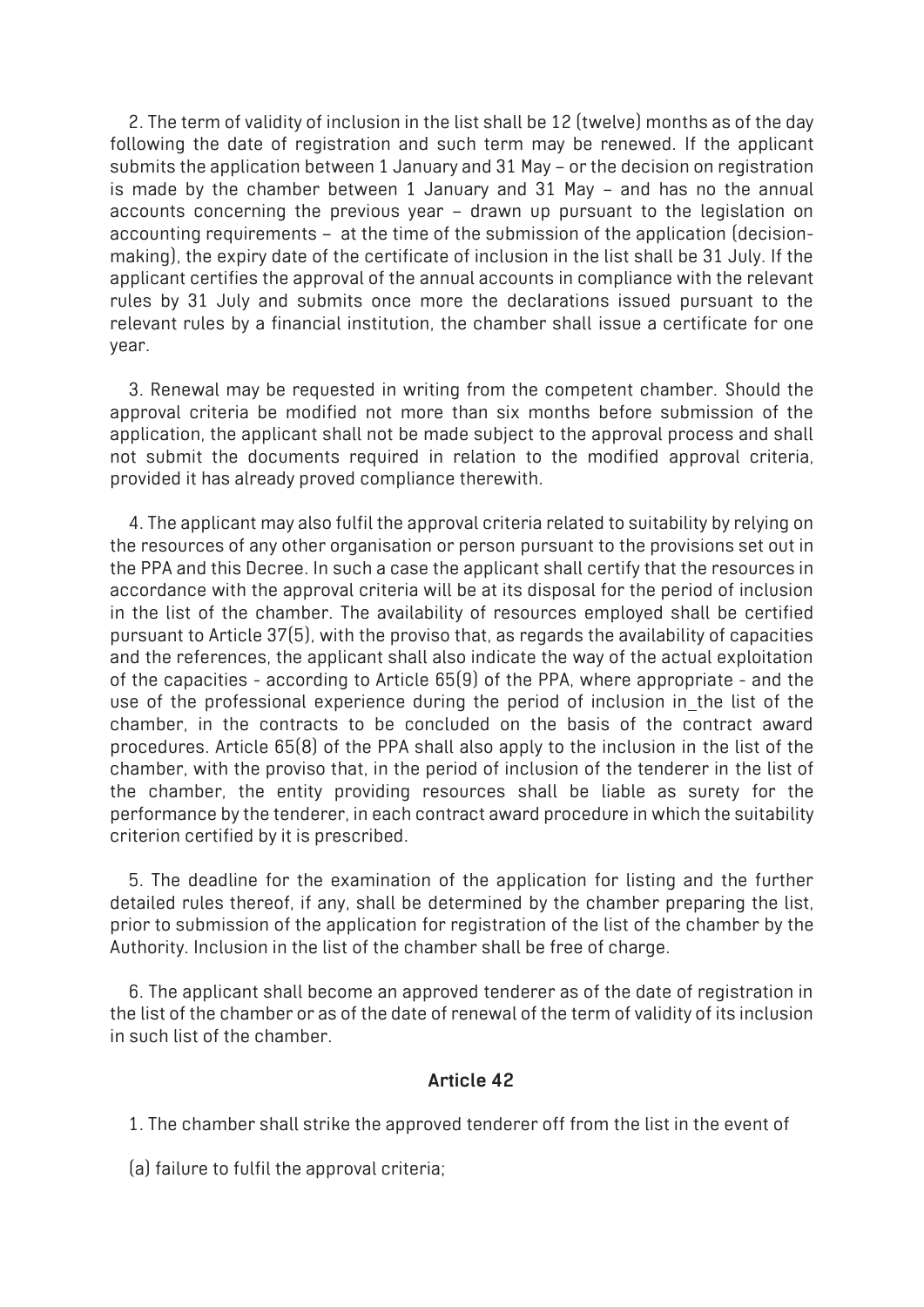(b) exclusion from participation in contract award procedures ordered by a final and binding decision in remedy proceeding related to public procurement;

(c) a final and binding decision in remedy proceeding related to public procurement has ordered that the tenderer in question be deleted from the list of the chamber;

(d) request to this effect by the approved tenderer;

(e) expiration without renewal of the term of validity of inclusion in the list;

(f) termination or death of the approved tenderer;

(g) termination of the economic operator's membership in the chamber.

2. An approved tenderer shall only be entitled to apply for deletion from the list if he is not participating in any ongoing contract award procedure.

3. Upon receiving the decision about the deletion from the list, the approved tenderer shall, without delay, notify the contracting authority of such fact, if it is participating in any ongoing contract award procedure.

# **Article 43**

The approved tenderer shall be required to notify the chamber of any changes in its data or circumstances relating to the approval criteria, without delay, but not later than five working days from the occurrence of such change. If due to such change the approved tenderer fails to fulfil the approval criteria, the chamber shall delete it from the list.

### **Article 44**

1. In the event that the chamber modifies the approval criteria and the ways of certification, it shall be required to re-announce the approval criteria and to inform the approved tenderers already registered in the list and persons submitting applications simultaneously, directly and in writing.

2. In the event that the approval criteria are modified, the approved tenderers already registered in the list shall also certify, in the manner required, their conformity with the new or modified approval criterion. Approved tenderers shall be called upon to do so in the framework of provision of information specified in paragraph 1. If a submitted application is in the process of evaluation, the chamber shall call upon the applicant to complete the application, as required by the modification.

# *CHAPTER VI*

# **8. The use of the Internal Market Information System (IMI)**

# **Article 45**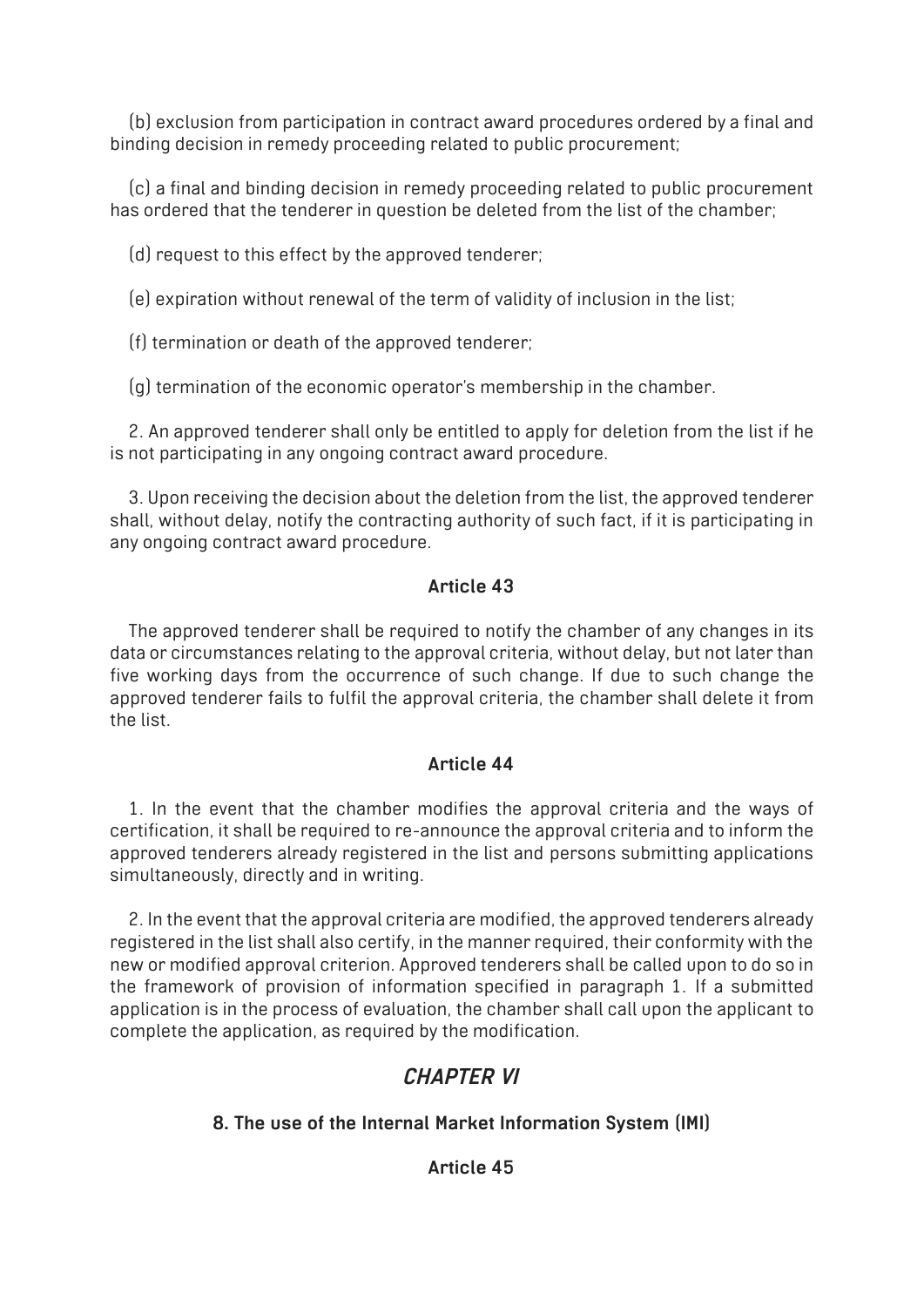1. In case of a tenderer, candidate or organisation providing its capacities not established in Hungary, the contracting authority may send a request to the competent authorities of another Member State, through the Internal Market Information System (hereinafter referred to as the 'IMI'), in order to verify the ESPD, consisting of a selfdeclaration, and the certificates and declarations specified in Chapter III and Chapter IV.

2. The request referred to in paragraph 1 shall be sent via the Authority. To this effect, the contracting authority shall inform the Authority of the data related to the request by filling in the application form available on the Authority's homepage. Subsequently, the Authority transfers the request in the IMI system without delay to the competent authority of the Member State. After receiving the response, the Authority shall forward it without delay to the requesting contracting authority.

3. The contracting authority shall accept the response received through the IMI system as authentic.

4. In case of economic operators established in Hungary, the IMI system shall not be used by Hungarian contracting authorities, in such cases Article 69(13) of the PPA shall apply.

5. If a contracting authority established in another Member State sends a request through the IMI system to the public body responsible for issuing the certificates or maintaining the registers referred to in Chapters III-IV, the body concerned shall comply with the request within the deadline set therein, to the extent necessary in order to achieve the objective identified in such request.

6. Detailed rules pertaining to the use of the IMI system are laid down in Act LXXVI of 2009 on General Rules on the Start and Pursuit of Service Activities as well as Government Decree No. 354/2013 (7 October) on the functioning of the Internal Market Information System in Hungary and the rules on participation in the IMI and the fulfilment of notification requirements under Directive 2006/123/EC of the European Parliament and of the Council of 12 December 2006 on services in the internal market.

# *CHAPTER VII*

### *RULES ON THE PUBLIC PROCUREMENT TECHNICAL SPECIFICATIONS*

### **9. Definition of the technical specifications**

### **Article 46**

1. For the purposes of the provisions pertaining to the public procurement technical specification, the following terms shall mean

(a) 'common technical specification' means a technical specification in the field of ICT laid down in accordance with Articles 13 and 14 of Regulation (EU) No 1025/2012 of the European Parliament and of the Council of 25 October 2012 on European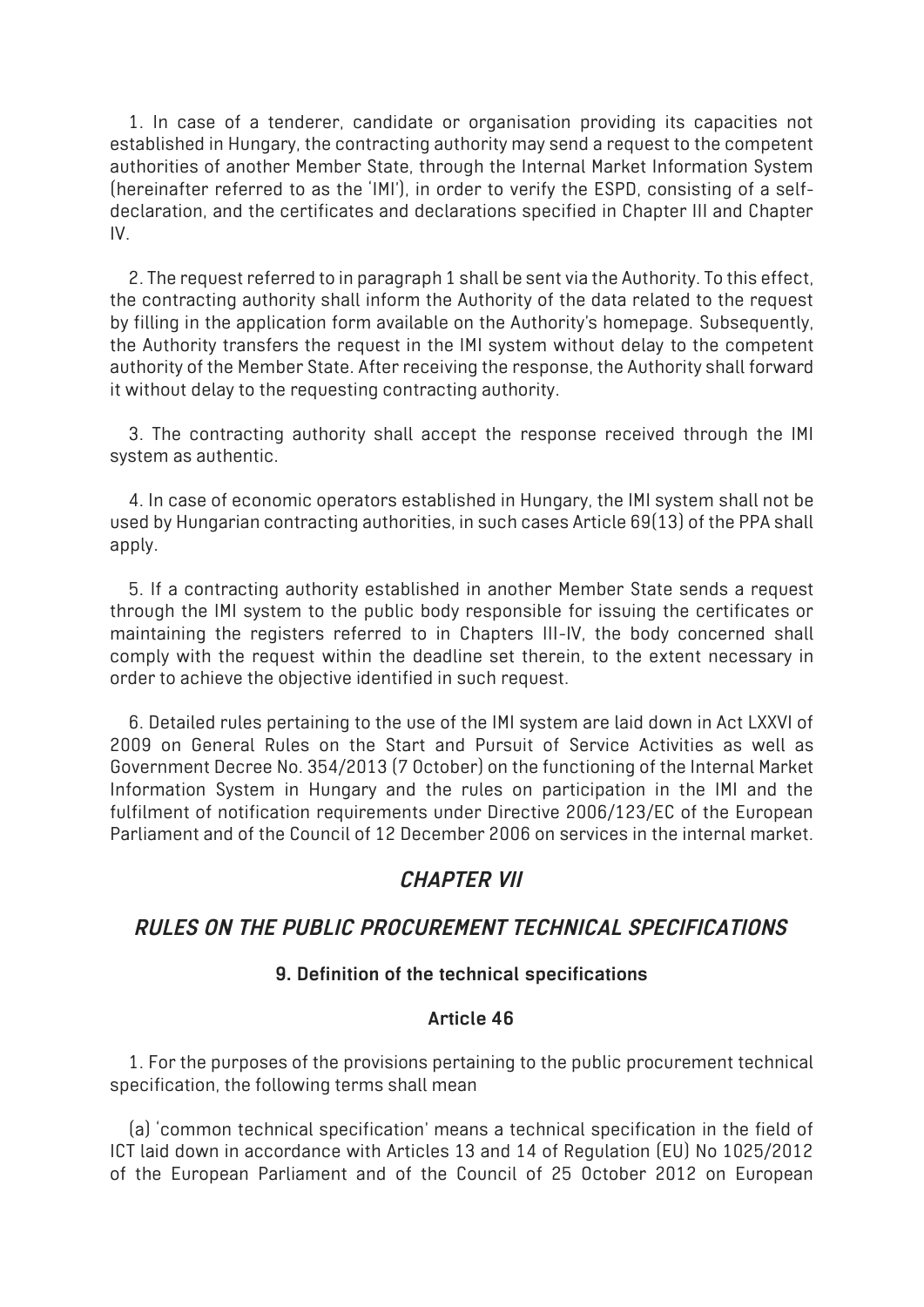standardisation, amending Council Directives 89/686/EEC and 93/15/EEC and Directives 94/9/EC, 94/25/EC, 95/16/EC, 97/23/EC, 98/34/EC, 2004/22/EC, 2007/23/EC, 2009/23/EC and 2009/105/EC of the European Parliament and of the Council and repealing Council Decision 87/95/EEC and Decision No 1673/2006/EC of the European Parliament and of the Council;

(b) 'technical recommendation': any document issued not as a standard by the European Standardization Organization, which has been developed in course of a regulated procedure, in order to satisfy market requirements;

(c) 'standard, national standard, European standard, international standard': terms as defined in the Act on National Standardization;

(d) 'European Technical Assessment' means the documented assessment of the performance of a construction product, in relation to its essential characteristics, in accordance with the respective European Assessment Document, as defined in point 12 of Article 2 of Regulation (EU) No 305/2011 of the European Parliament and of the Council of 9 March 2011 laying down harmonised conditions for the marketing of construction products and repealing Council Directive 89/106/EEC.

2. Without prejudice to mandatory technical rules complying with EU law, the technical specifications shall be drawn up, at the choice of the contracting authority, according to one of the following ways:

(a) in terms of performance or functional requirements, including the environmental aspects,

(b) with respect to the design, calculation, and execution of public works and the use of the product, by reference to national standards transposing European standards, European technical approvals, common technical specifications, international standards, other technical recommendations developed by European standards organisations or – where these do not exist – by reference to national standards, national technical approvals, or national technical specifications; or

(c) according to the requirements mentioned in point (a), with reference to the specifications mentioned in point (b) as a means of presuming conformity with those requirements; or

(d) for certain characteristics referring to the specifications mentioned in point (b), and for other characteristics referring to the requirements mentioned in point (a).

3. With the exception of cases justified by the subject-matter of the contract or specified in a legislation, the technical specifications shall not refer to a specific make or origin, a particular process featuring the products or services of a given economic operator, or to trade mark, patent, activity, person, type, a particular origin or production process, with the effect of favouring or eliminating certain economic operators or products. Such reference shall be permitted on an exceptional basis, where a sufficiently precise and intelligible description of the subject-matter of the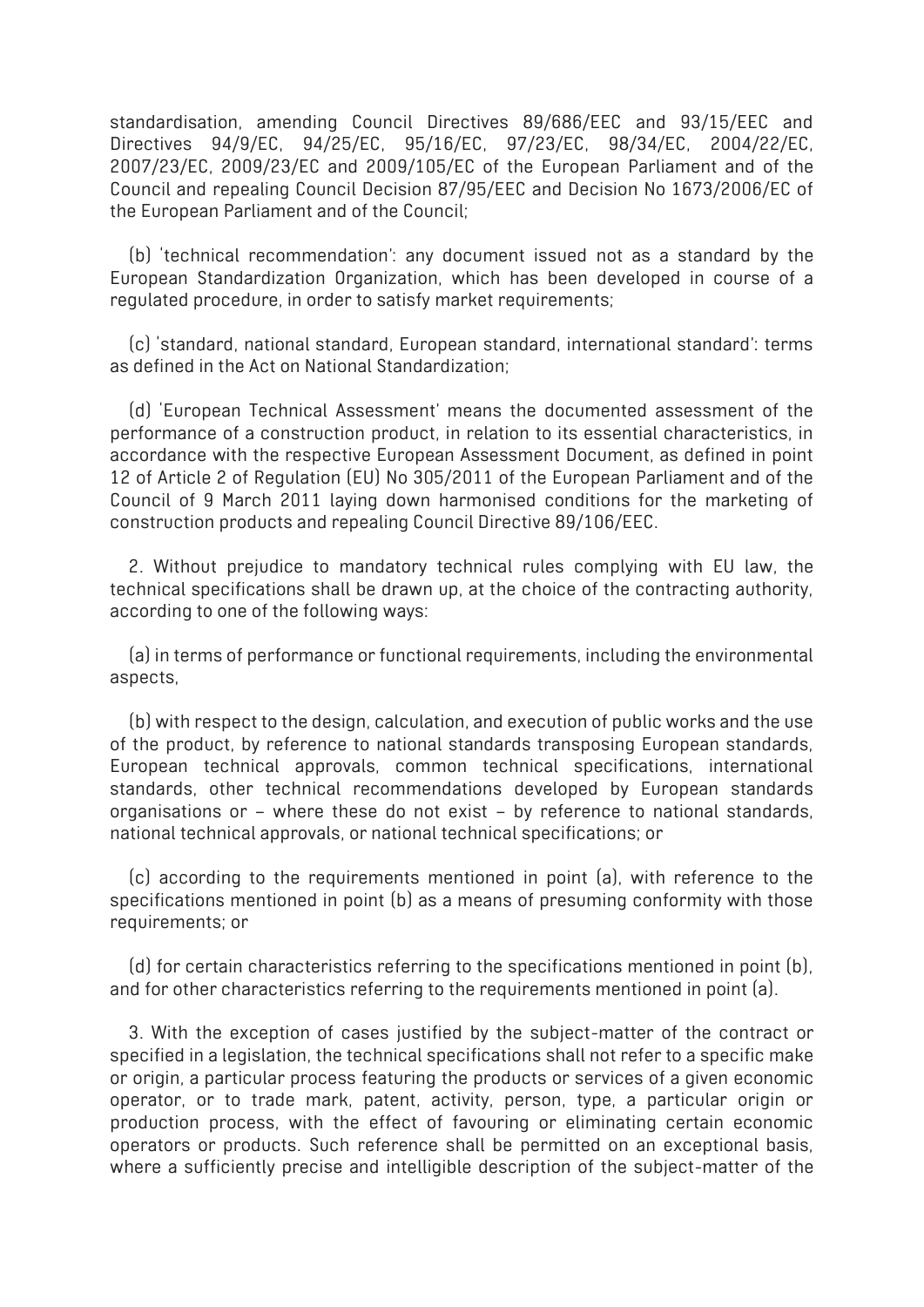contract pursuant to paragraph 2 is not possible. Such reference shall be accompanied by the words "or equivalent".

4. For the purposes paragraph 2(a), the requirements shall be sufficiently precise in order to allow tenderers to identify the subject-matter of the contract and to allow contracting authorities to award the contract. In case of application of the abovementioned point, a tender complying with national standards transposing European standards, European technical approvals, common technical specifications, international standards or a technical reference system established by a European standardisation body shall not be declared invalid, if such specifications refer to the performance or functional requirements laid down by the contracting authority. The tenderer shall certify in its tender properly, by any appropriate means that the work, supply or service in compliance with the standard meets the performance or functional requirements of the contracting authority.

5. In case of paragraph 2(b), the contracting authority shall, in addition to referring to the name of the standard, technical approval, technical specifications, technical reference system, mention the term "or equivalent". No tender may be declared invalid exclusively for the reason that the works, products or services incorporated thereto do not comply with the technical specifications if the tenderer certifies - in an appropriate manner, using any appropriate means - that the solutions recommended comply equivalently with the requirements provided in the public procurement technical specification.

6. The means of proof referred to in Article 60 of the PPA may be considered, in particular, as appropriate means within the meaning of paragraphs 4-5. Contracting authorities shall also accept certificates from recognized bodies seated in any other Member State.

### **Article 47**

1. The public procurement technical specifications shall be drawn up by considering the criterion of equal access to the services by all users, including disabled persons, if applicable considering the subject-matter of the public procurement.

2. For all subject-matters of the public procurement intended for use by natural persons, whether general public or staff of the contracting authority, the technical specifications shall, except in duly justified cases, be drawn up by considering the accessibility criteria of disabled people and design appropriate for all users.

3. If mandatory accessibility standards are adopted by a legislative act of the Union, the technical specifications shall, as far as the criteria of accessibility for disabled people or design appropriate for all users are concerned, be defined with reference to such act of legislation.

### **10. The content of the public procurement technical specifications**

### **Article 48**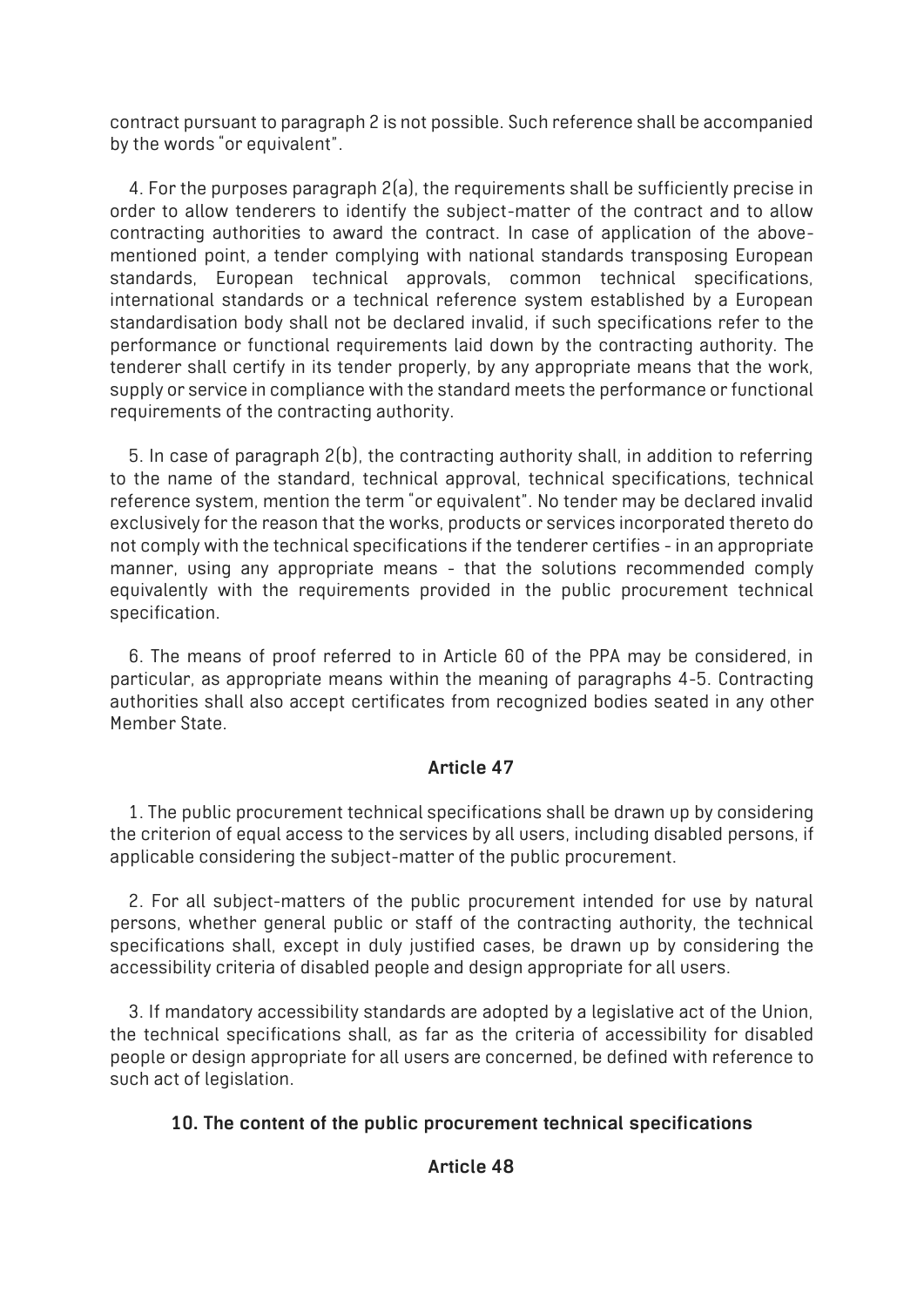1. The content of the technical specifications shall be determined pursuant to Article 58 of the PPA and paragraphs 2-4 herein. The technical specifications may specify whether the transfer of intellectual property rights will be necessary.

2. Technical specifications shall especially include the level of impacts on environment and climate, the definition of the characteristics - concerning development, performance, safety and sizes - meeting all requirements - in particular the criteria of equal access to the services by disabled persons -, including the requirements applicable to the subject-matter of a public contract as regards terminology, symbols, testing and test methods, packaging, marking, labelling, users' manuals as well as the manufacturing processes and methods to be applied during certain stages throughout the life cycle of the works, supplies or services.

3. In case of public works, in addition to the provisions set out in paragraph 2, the public procurement technical specifications may include, in particular, the rules relating to quality assurance, to design and costing, the conditions for testing, inspecting and takeover of the work, the construction methods and technologies, and all other technical conditions, which the contracting authority is in a position to prescribe through general or specific requirements pertaining to the work completed and the material and parts incorporated.

4. In case of public supply or public services, in addition to the provisions set out in paragraph 2, the public procurement technical specifications may include, in particular, the requirements related to quality, the purpose of the product in question, the trade name of the product, furthermore to the certificate of conformity proceedings.

# *CHAPTER VIII*

### **11. Final provisions**

### **Article 49**

This Decree shall enter into force on 1 November 2015.

#### **Article 50**

1. The provisions set out in this Decree shall be applied for public procurements launched after the entering into force of this Decree.

2. In the case of economic operators already included in the official list of approved tenderers maintained by the Authority at the time of entering into force of this Decree, the term of validity of their listing shall not be affected by the entering into force of this Decree, the term of validity shall expire at the end of the term of validity specified at the time of the listing. After the entering into force of this Decree, the term of validity of inclusion in the official list maintained by the Authority shall be renewed according to the provisions set out in this Decree. At the request of the economic operator included in the official list maintained by the Authority, the Authority issues a renewed certificate